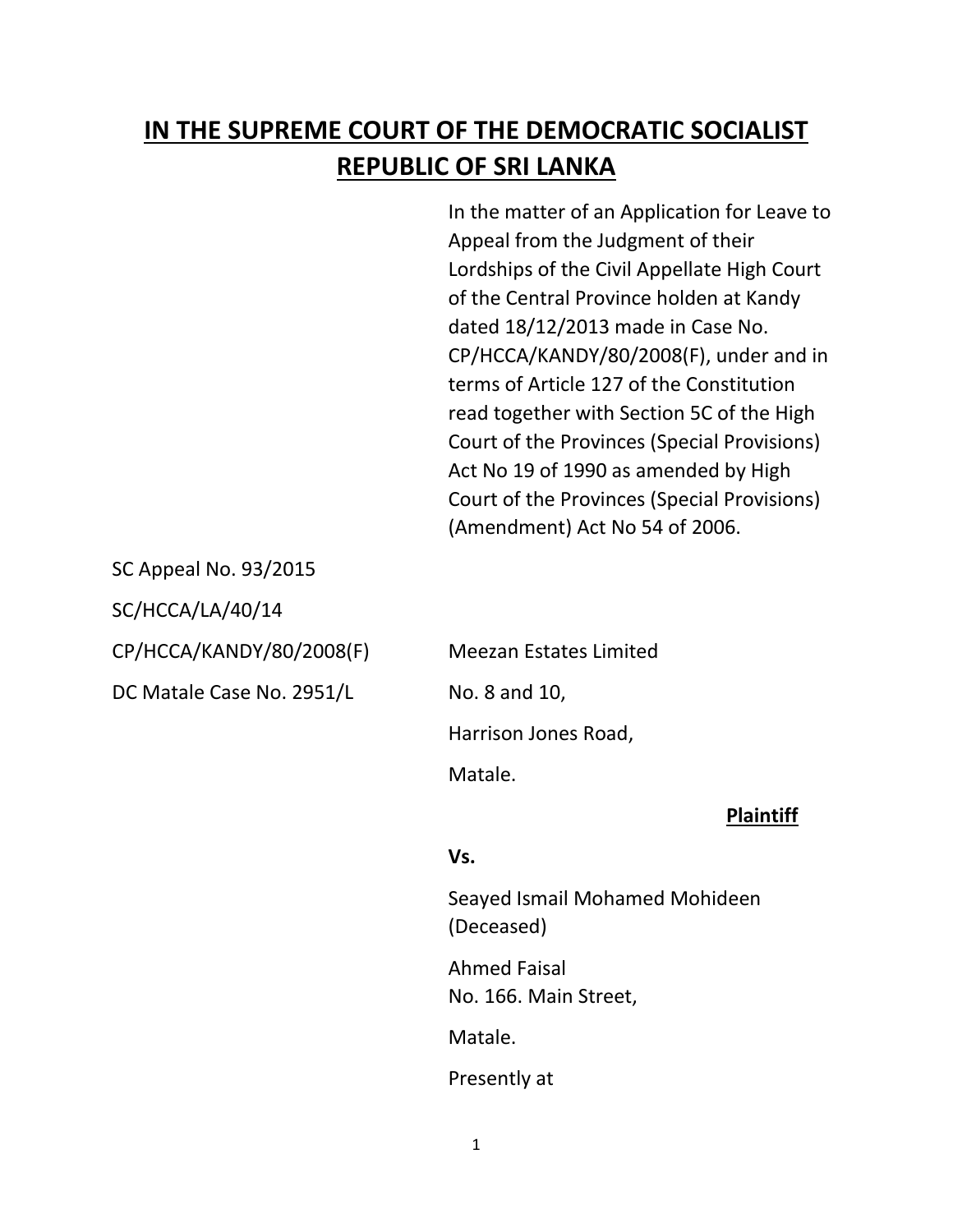No. 24/A, Pallidora Road,

Kawdana,

Dehiwala.

# **Substituted Defendant**

#### **And Between**

Ahmed Faisal

No. 166, Main Street

Matale

Presently at

No. 24/A, Pallidora Road,

Kawdana,

Dehiwala.

## **Substituted Defendant – Appellant**

### **Vs.**

Meezan Estates Limited

No. 8 and 10,

Harrison Jones Road,

Matale.

#### **And Now Between**

Meezan Estates (Private) Limited

No. 392, Main Street

Matale

### **Plaintiff – Respondent – Petitioner**

**Vs**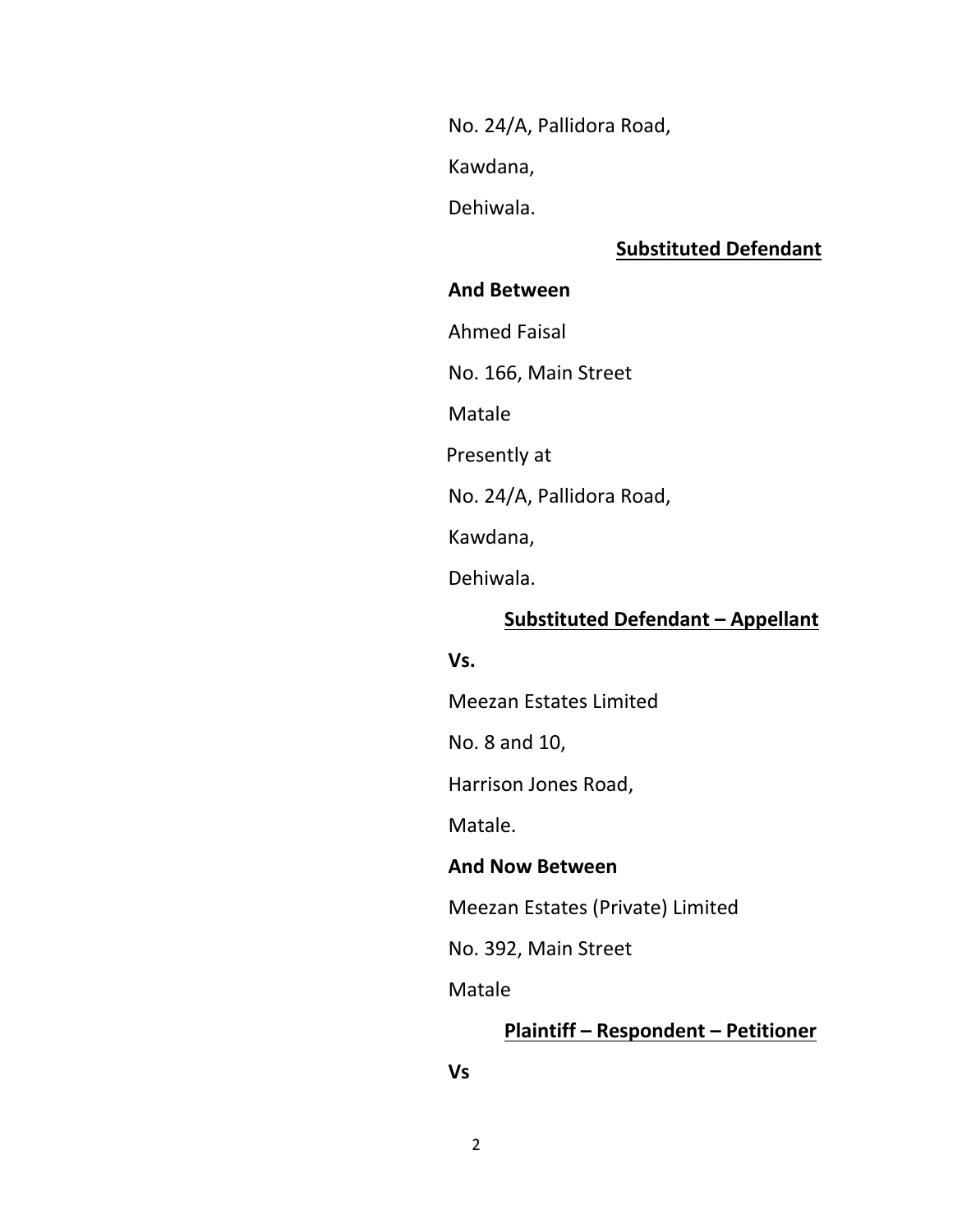Ahmed Faisal

No. 166, Main Street

Matale

Presently at

No. 24/A, Pallidora Road,

Kawdana,

Dehiwala.

# **Substituted Defendant- Appellant Respondent**

| <b>Before</b> |                      | Sisira J. de Abrew J                                                                                                                                               |
|---------------|----------------------|--------------------------------------------------------------------------------------------------------------------------------------------------------------------|
|               |                      | S. Thurairaja PC, J,                                                                                                                                               |
|               |                      | E. A. G. R. Amarasekara J                                                                                                                                          |
| Counsel       | $\ddot{\phantom{a}}$ | Gamini Marapana PC with Nalin Marapana PC, Saumya<br>Amarasekara PC, Keerthi Sri Gunawardena and Shihan<br>Gunawardena for the Plaintiff - Respondent - Appellant. |
|               |                      | Amarasiri Panditharathne instructed by K. K. Faroug for the<br>Substituted Defendant - Appellant - Respondent.                                                     |
| Argued on :   |                      | 25/02/2020                                                                                                                                                         |
|               |                      |                                                                                                                                                                    |

Decided on : 31/05/2021

# **E. A. G. R. Amarasekara J**

The plaintiff – respondent – petitioner (hereinafter sometimes referred to as the plaintiff or plaintiff- petitioner) which is a limited liability company instituted an action in the District Court of Matale on  $8<sup>th</sup>$  October 1981, seeking a declaration of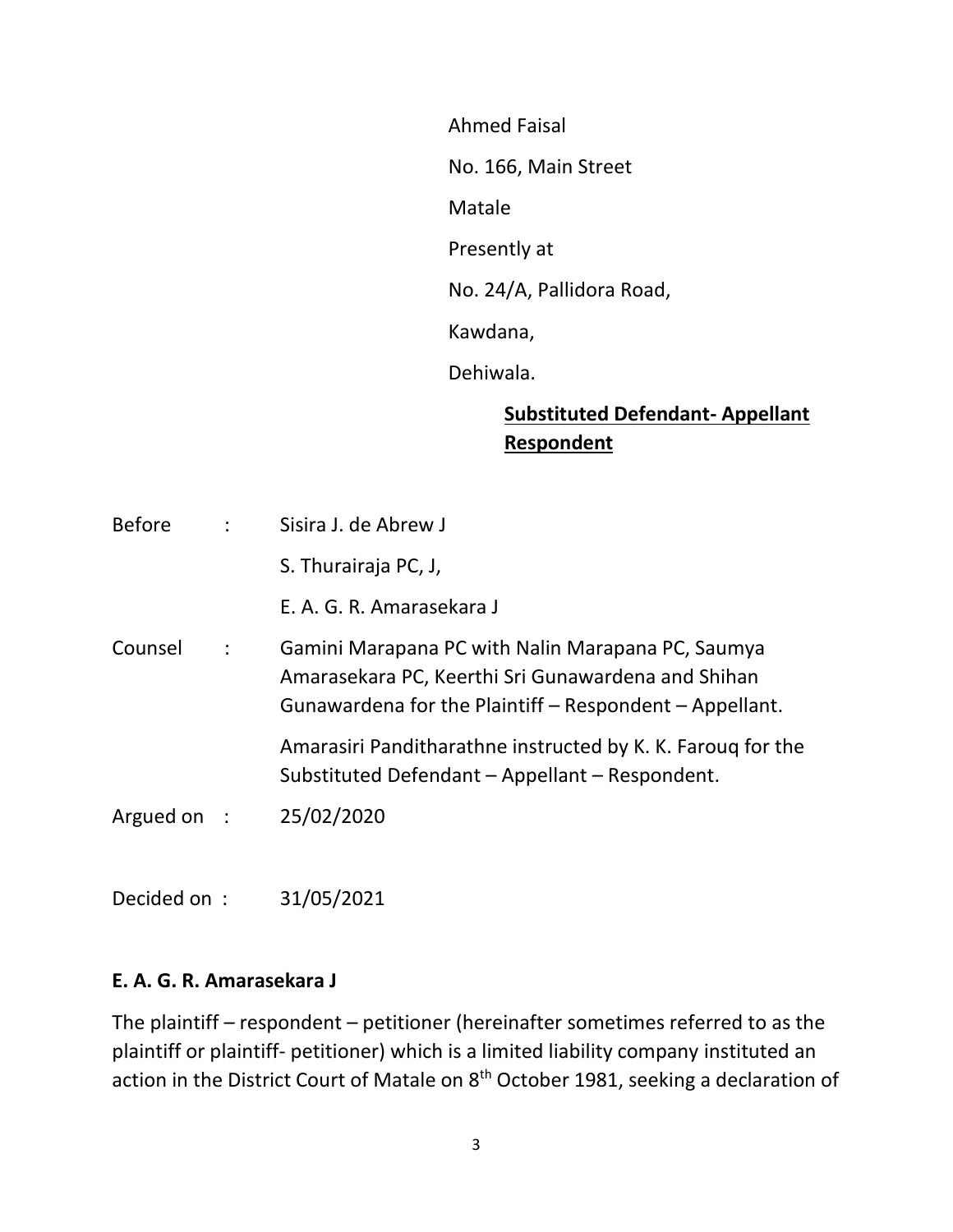title to the land more fully described in the second schedule to the plaint, and ejectment of the defendants and damages as stated in the plaint.

The defendant by his answer dated  $15<sup>th</sup>$  October 1981 sought a dismissal of the action of the plaintiff.

As per the plaint dated 08.10.1981, the plaintiff company's position was that;

- The original owner of the land more fully described in the  $1<sup>st</sup>$  schedule to the plaint, namely Ihalagedarawatte and Nithulgahagedarawatte of one rood and 8.8 perches in extent and depicted in plan no. 1128 dated 24.08.1928 of S.S. Kandasamy licensed surveyor, was one Maulana.
- Said Maulana by deed no. 1292 dated 02.07.1933 had transferred the same to one Junus Lebbe, who then transferred the same by deed No. 1475 dated 19.01.1940 to one S.A.C.H. Mohammadu Mohideen.
- Said Mohammadu Mohideen by deed No. 1054 dated 01.02.1975 transferred the same to the plaintiff company.
- The plaintiff has prescriptive title owing to undisturbed, independent possession of the corpus for over 50 years.
- The defendant without any title, from 01.10.1981, has forcibly taken a portion towards the south of the said land to his possession on the strength of a purported deed no.4902 dated 17.01.1976 executed by the aforesaid Moulana's children, who did not have any right to execute such a deed since Moulana already had transferred the land by the aforesaid deed no.1292.
- The extent of land in the forcible possession of the defendant is more fully described in the 2<sup>nd</sup> schedule to the plaint which is 9 perches in extent as shown in plan no. 288 dated 29.10.1975 of K. S. Samarasinghe, licensed surveyor, and the said plan 288 had been made using the details extracted from the aforesaid plan no. 1128 of S.S Kandasamy, licensed surveyor.

It is pertinent to note here that the plaintiff company has not taken a stance in its plaint that the original owner Moulana had separated 2/3<sup>rd</sup> of the land called Ihalagedarawatte and amalgamated it with Nithulgahagedarawatte.

The defendant in his answer admitted that aforesaid Moulana was the original owner of the land described in the 1<sup>st</sup> schedule to the plaint and inter alia stated;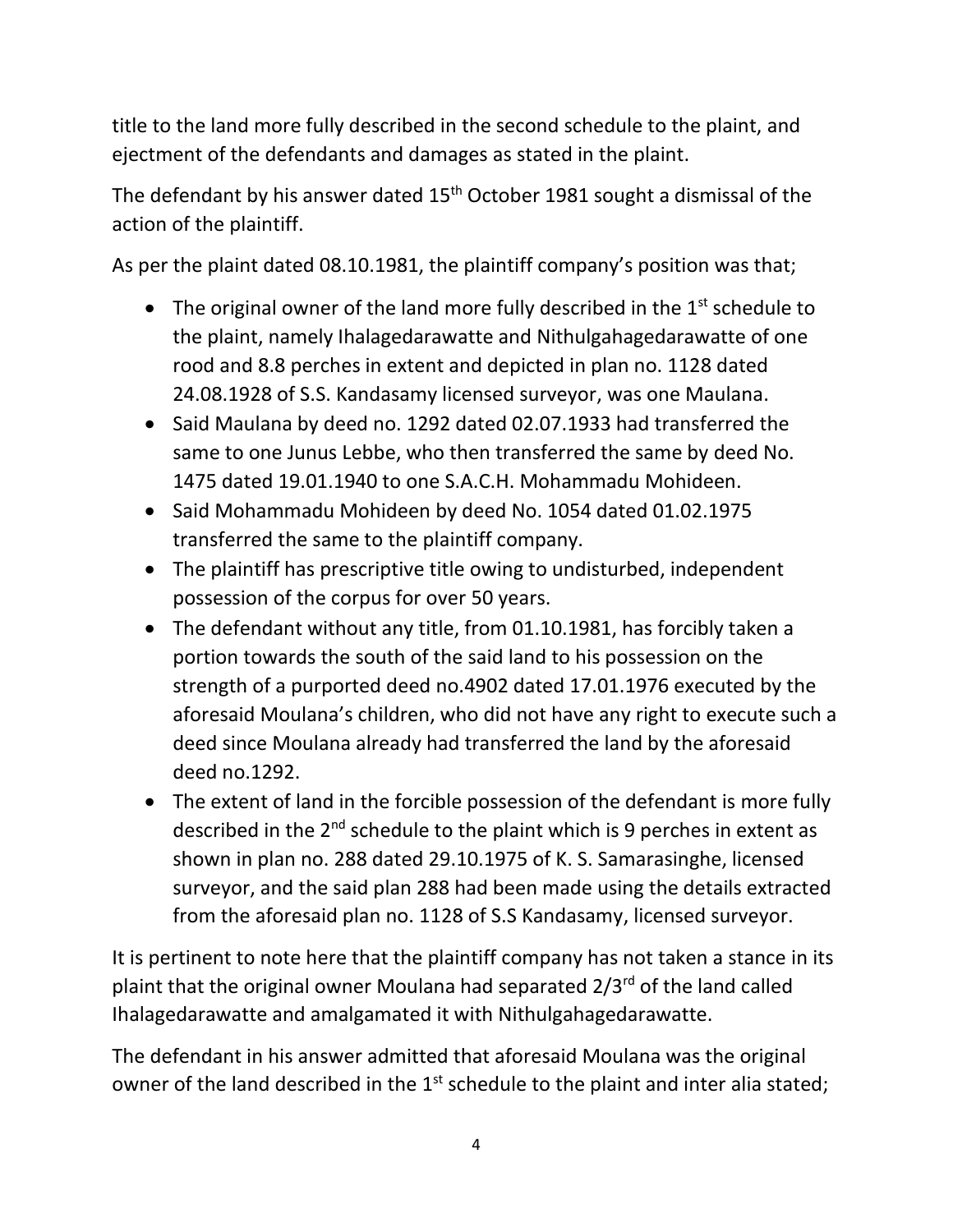- That the aforesaid Moulana did not transfer the entirety of the said land called Ihalagedarawatte and what he had in fact sold was only a  $2/3^{rd}$  share of the said Ihalagedarawatte which is more fully described in the 1st schedule to the answer.
- That with the demise of the said Moulana in 1964, the remaining  $1/3^{rd}$ share (9 perches) of the land devolved on his children.
- The aforesaid children by deed no. 4902 dated 17.01.1976 attested by S. Theivanayagam Notary public, transferred the aforesaid 1/3rd share to the defendant which is more fully described in the  $2^{nd}$  schedule to the answer.
- That the defendant is entitled to the aforesaid land described in the  $2^{nd}$ schedule to the answer by prescriptive possession from 1947.
- That the defendant, exercising his right to  $1/3^{rd}$  of the land, had already constructed a garage on it and denied that the plaintiff's position that he was attempting to make a garage or any building on the said land.

Thus, the defendant prayed for the dismissal of the plaint. However, in the  $1<sup>st</sup>$ schedule to the answer, it is stated that the plaintiff's  $2/3^{rd}$  is shown in the aforesaid plan no.1128 and as per the body of the answer and  $2^{nd}$  schedule to it, it is indicated that defendant's  $1/3^{rd}$  is shown in the aforesaid plan no.288. It can be noted that nothing is mentioned in the answer relating to an existing coownership.

On 11.02.1982, issues nos. 1 to 6 were raised by the Plaintiff and 7 to 14 were raised by the defendant and during the trial on 16.02.2006, issues nos. 15 to 21 were raised on behalf of the substituted defendant and issues nos.22 and 23 were raised for the plaintiff. However, issues nos. 15 and 16 were not allowed by the original court. As per the issues raised at the beginning of the trial, the plaintiff's contention was that the land in the second schedule to the plaint is a portion of the land in the 1<sup>st</sup> schedule to the plaint and the plaintiff is entitled to the said land on the strength of the deeds referred to in the plaint and by prescription, and the defendant was in forcible occupation disputing its entitlement in the manner explained in the plaint. The defendant's contention through issues at the commencement of the trial was that he was entitled to the prescriptive title of the land in the 2<sup>nd</sup> schedule to the plaint and however, the plaintiff company only got undivided 2/3rd share of the land named Ihalagedarawatte from the original owner Moulana and, the defendant became entitled to the balance 1/3<sup>rd</sup> of the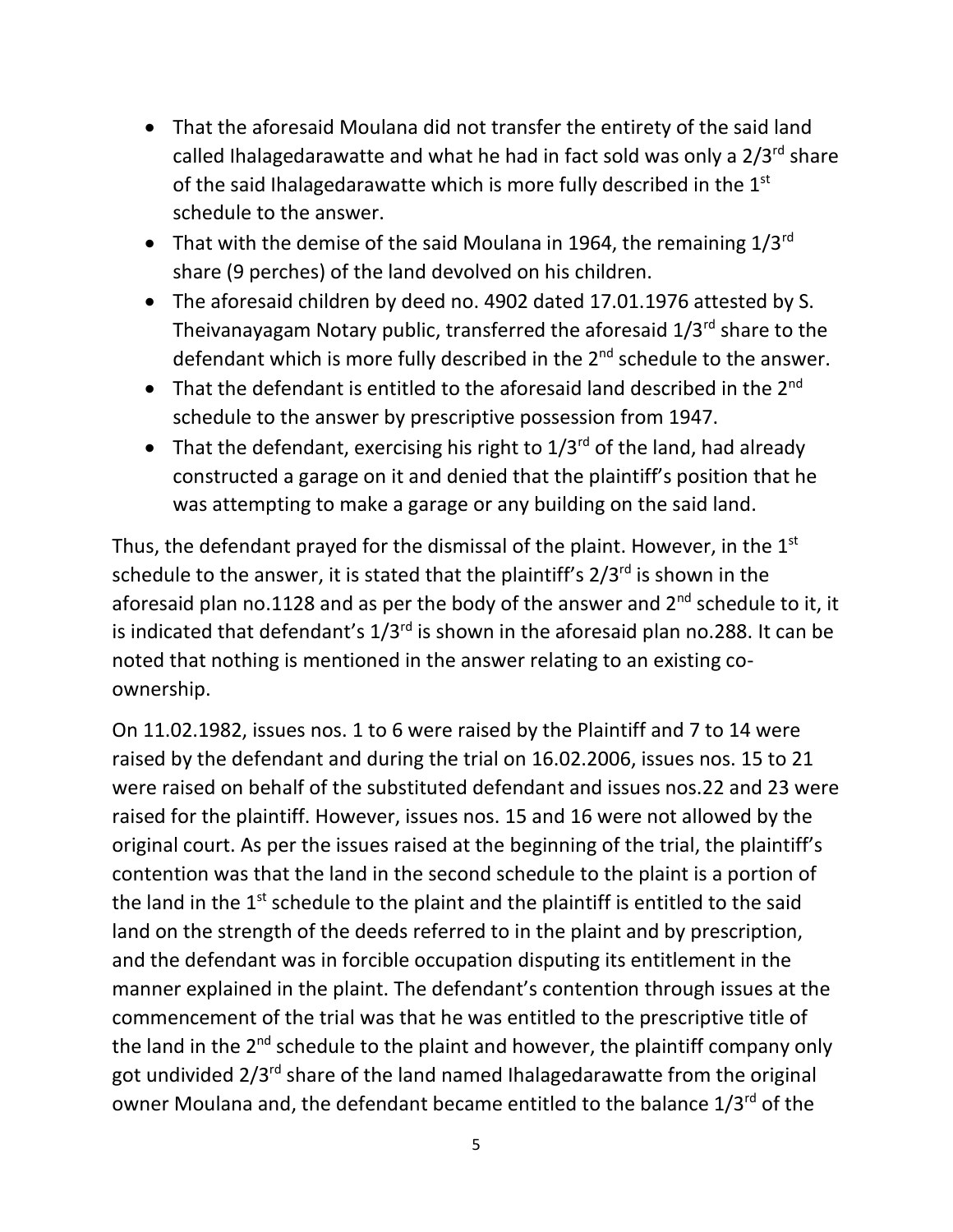Ihalagedarawatte as a co-owner through the deed no. 4902 executed by the children of Moulana.

The issues raised later on during the trial queried whether the plaintiff had already transferred the subject matter and as such, not the owner of the land as averred in the plaint by that time or whether the plaintiff had re-acquired the land by deed no. 7053 and whether the plaintiff could maintain the action and further, whether the district court had ordered on 26.08.2003 that the plaintiff could proceed with plaint only to recover damages. Anyway, such transfer by the plaintiff has not been proved which caused the framing of said issues during the trial and thus, as found by the learned High Court Judges trial judges answers to those issues cannot be faulted.

As per the plaint and the issues raised by the plaintiff, the action filed in the district court can be identified as a rei vindicatio action since the position of the plaintiff was that it is the title holder and the defendant has to be evicted from the possession of the portion of the land which is unlawfully and forcibly occupied by the defendant without any right. It is trite law that in a rei vindication action, the plaintiff must prove his title to get the reliefs prayed and defendant need not prove anything until that burden is satisfied.<sup>1</sup> Thus, the burden in proving that the land in the  $2^{nd}$  schedule to the plaint is a portion of the land in the  $1^{st}$  schedule to the plaint and that the plaintiff has the title to the land in the  $1<sup>st</sup>$  schedule to the plaint including the land in the  $2^{nd}$  schedule to the plaint was on the plaintiff. Subsequent to the trial, the learned district judge delivered the judgment on 21.01.2008, in favour of the plaintiff company.

As mentioned above, this court observes that the defendant in his answer, on one hand claimed prescriptive title to the  $1/3^{rd}$  of Ihalagedarawatte and on the other hand, it appears contradictorily claim coownership to the said land based on his entitlement to an undivided one third. If he claims co-ownership with the plaintiff, he cannot claim prescription against the plaintiff. However, in the issue no.7 raised, he claims prescriptive title generally but has not specifically claimed against the plaintiff. Thus, it may be a claim of prescription as a co-owner generally against the 3<sup>rd</sup> parties but not against the other co-owners. However,

<sup>1</sup> Abeykoon Hamine V Appuhamy 52 NLR 49, Peeris V Savunhamy 54 NLR 207, De Silva V Goonetilake (1931) 32 NLR 217, Wanigaratne V Juwanis Appuhamy 65 N L R 167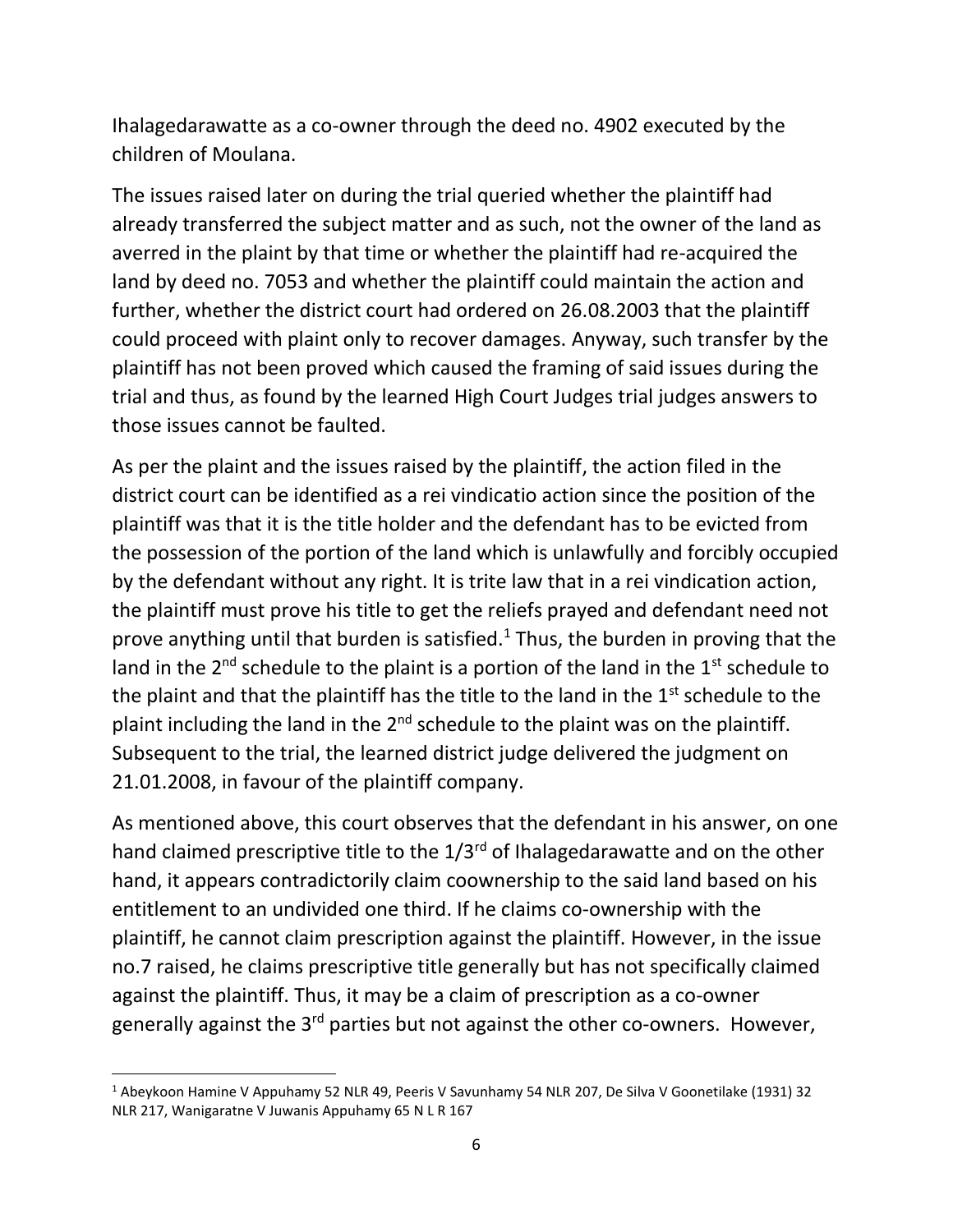since this is a rei vindicatio action, the plaintiff must first prove its title to the land it claims.

Being aggrieved by the aforesaid Judgment of the learned district Judge, the substituted defendant preferred an application to the civil appellate high court of Kandy. The judgment of the civil appellate high court of Kandy was delivered on 18.12.2013 in favour of the defendant, setting aside the Judgment of the learned district judge of Matale and dismissing the action of the plaintiff company.

Being aggrieved by the said judgment of the high court, the plaintiff preferred a leave to appeal application to this court and this court, as per the journal entry dated 19.05.2015, granted leave on the following questions of law as set out in paragraph 16 (i) to (vii) of the petition dated 24.01.2014;

"(i). Are the statements of their Lordships stating that,

"a party is not entitled to plead legal or paper title and prescriptive title together in the same action" and the statement in the Judgment after quoting S.3 of the Prescription Ordinance wherein Their Lordships state "It is clear from the above provisions that one cannot plead prescriptive title against one's own legal or paper title" accurate statements of law?

(ii). Have Their Lordships of the Civil Appellate High Court erred in Law by failing to recognize the fact that the original owner of the lands called Nithulgahagederawatte and Ihalagederewatte namely the said Moulana was entitled to demarcate and depict in Plan 1128 dated 28.8.1928 (P2) an amalgamated block of land comprising of the entirety of Nithulgahagederawatte and 2/3rd of Ihalagederewatte?

(iii). Thus was the finding of Their Lordships that "a co-owner cannot without the consent of the other co-owners or by instituting partition proceedings bring the co-ownership to an end" was without any factual basis in the present case?

(iv). Have Their Lordships of the Civil Appellate High Court erred in Law and misunderstood the point in dispute in the said case by stating that "the main question for determination here is whether "Ihalagederewatte" still remains coowned or by the amalgamation of the two lands as stated in the schedules to the title deeds the co-ownership to "Ihalagederewatte" came to an end"?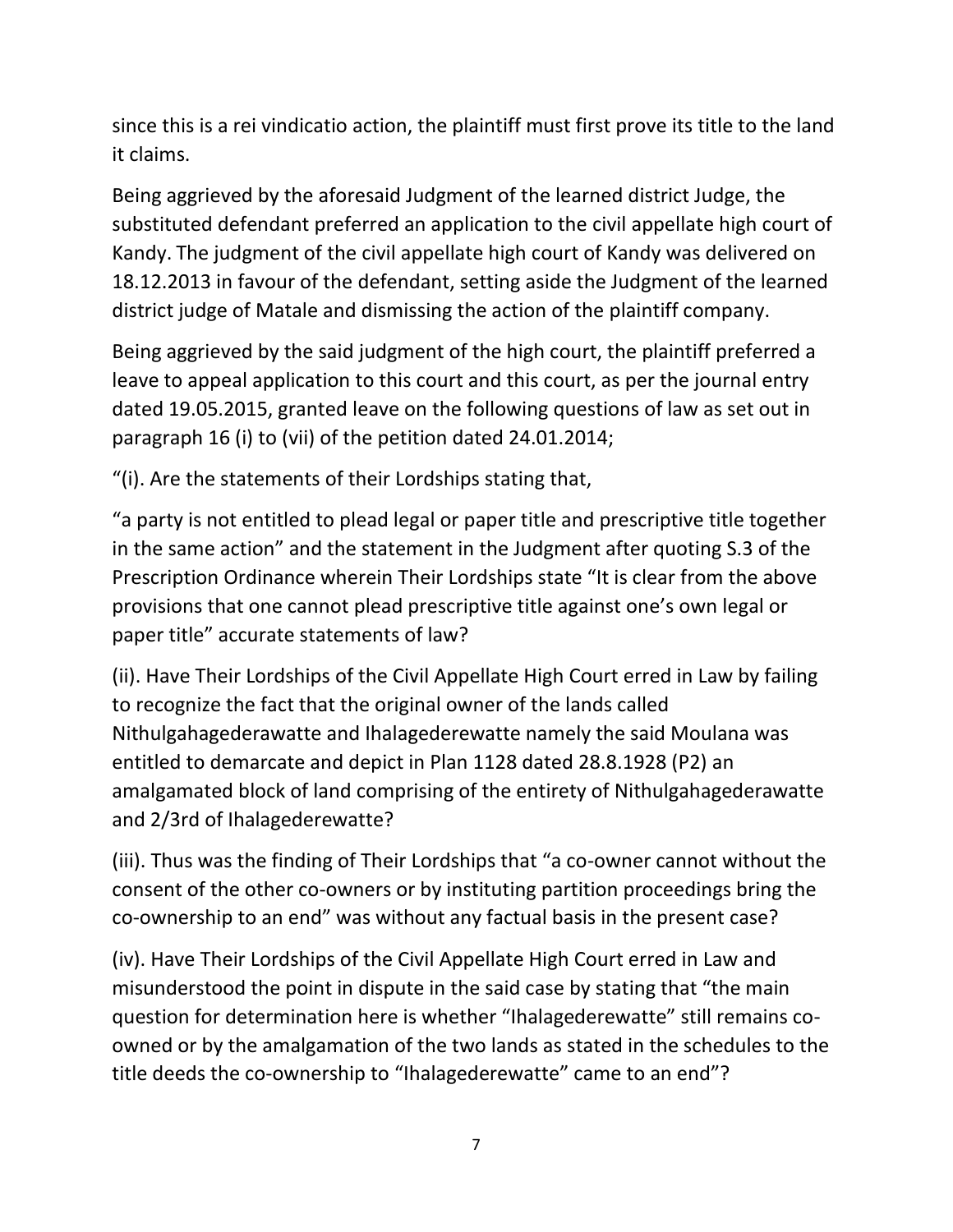(v). Have Their Lordships misdirected themselves in stating "it is not clear whether the property means the land described in the 1st Schedule to the Plaint or the entire Ihalagederewatte and the entire Nithugahagedarawatte"?

(vi). Have Their Lordships erred in Law in holding that the Petitioner who was claiming title to a defined extent of land so defined and divided by the original owner of the land himself had to prove an ouster against anyone else claiming a portion of the same land when it was nobody's case that there was any question of co-ownership involved?

(vii). Are the findings of Their Lordships in conflict with the following statement in the Judgment which states "however, it is not clear whether Moulana was entitled to the entirety of "Ihalagederewatte""

The main reliefs prayed for in the petition of appeal are to vacate the judgment of the civil appeal high court and to affirm the judgment of the learned district judge. To see whether the learned high court judges erred or whether the district court judgment can be restored it is necessary to see first the viability and correctness of the reasons given by or the findings of the learned district court judge.

As per the answer to issue no. 8 given by the learned district judge, he has come to a finding that Moulana was the original owner of the land called Ihalagedara watte. I do not find any dispute as to the original ownership of the said land among the parties as per the evidence led at the trial. Even the stance taken on behalf of the defendant was that undivided  $2/3^{rd}$  of the said land was transferred to the predecessors of title of the plaintiff by Moulana and the balance  $1/3^{rd}$  was transferred to the original defendant by the heirs of Moulana, and the defendant's argument on co-ownership apparently is not based on the fact that there are other people who has co-ownership to this land but owing to their stance that Moulana transferred only undivided 2/3<sup>rd</sup> of the said Ihalagedarawatte to the predecessors of the plaintiff creating a co-ownership between them. The plaintiff also appears to argue that, since Moulana was the original owner, it had the right to separate  $2/3^{rd}$  of the Ihalagedarawatte<sup>2</sup> and transfer it along with the other land, namely Nitulgahagedarawatte as per the plan no.1128 marked P2 and as such, there is no co-ownership and the plaintiff is

<sup>2</sup> Vide paragraph 47 of the written submission tendered on 29.06.2015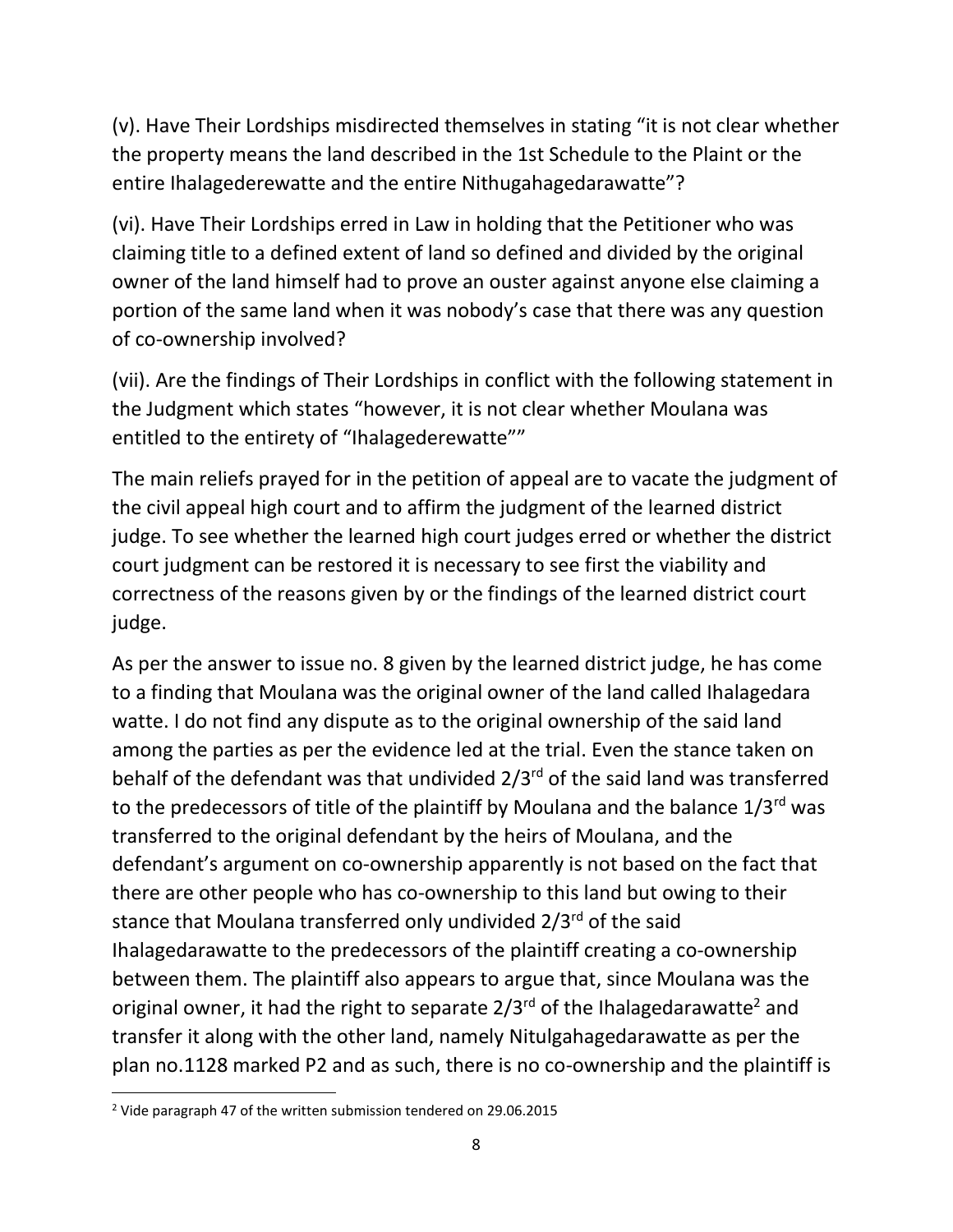entitled to the entirety of the amalgamated land depicted in the said plan without any co-ownership attached to it. One of the plaintiff's witnesses has stated in evidence that Moulana was the original owner of the land described in the 1<sup>st</sup> schedule to the plaint.<sup>3</sup> Thus, it is common ground between the parties that Moulana was the original owner of the Ihalagedarawatte. Thus, the finding of the learned district Judge that Moulana was the original owner of Ihalagedarawatte cannot be assailed.

Issue no.1 raised at the trial query whether the land in the 2<sup>nd</sup> schedule to the plaint is part of the land in the  $1<sup>st</sup>$  schedule to the plaint and the learned district judge has answered it in the affirmative. This finding of the learned district judge also cannot be faulted as it is clear from the evidence led at the trial that the land in the  $1<sup>st</sup>$  schedule is the land depicted in plan no 1128 marked P2 and land in the 2<sup>nd</sup> schedule is the land depicted in plan no.288, marked P1 and the latter was made without a survey on the ground but using details extracted from the P2. Further K.S. Samarasinghe, the licensed surveyor who made the plan marked P1 has clearly admitted in his evidence that entirety of P1 falls within P2 and P1 is the south end of P2. 4

This being a rei vindicatio action, the plaintiff company to be successful, as per its stance taken through its pleadings and the issues, it has to prove that it has title to the entire land shown in plan marked P2 through deeds or prescription or at least to the land shown in plan marked P1 through deeds or by prescriptive possession. <sup>5</sup> Otherwise, plaintiff shall fail in establishing its case. However, no deed that the plaintiff relies on has any reference to plan marked P1. In fact, the defendant has got that plan prepared for him.<sup>6</sup> If the plaintiff is successful in establishing its title to the disputed land, then only the defendant needs to establish better title or his right to remain in the land. In this context, the crucial issues raised at the trial were issues no. 2,3, 9, 10, 13 and 14. Issues no.2and 3 raised by the plaintiff query whether the land in the  $2<sup>nd</sup>$  schedule of the plaint belongs to the plaintiff on deeds cited in the plaint or by prescriptive possession while issues no.9 and 10 raised by the defendant query whether the plaintiff is

<sup>&</sup>lt;sup>3</sup> Vide page 486 of the brief.

<sup>4</sup> Vide pages 480 and 481 of the brief.

 $5$  Vide plaint and the issues no. 1 to 3 raised by the plaintiff.

 $6$  Vide evidence at page 481 of the brief.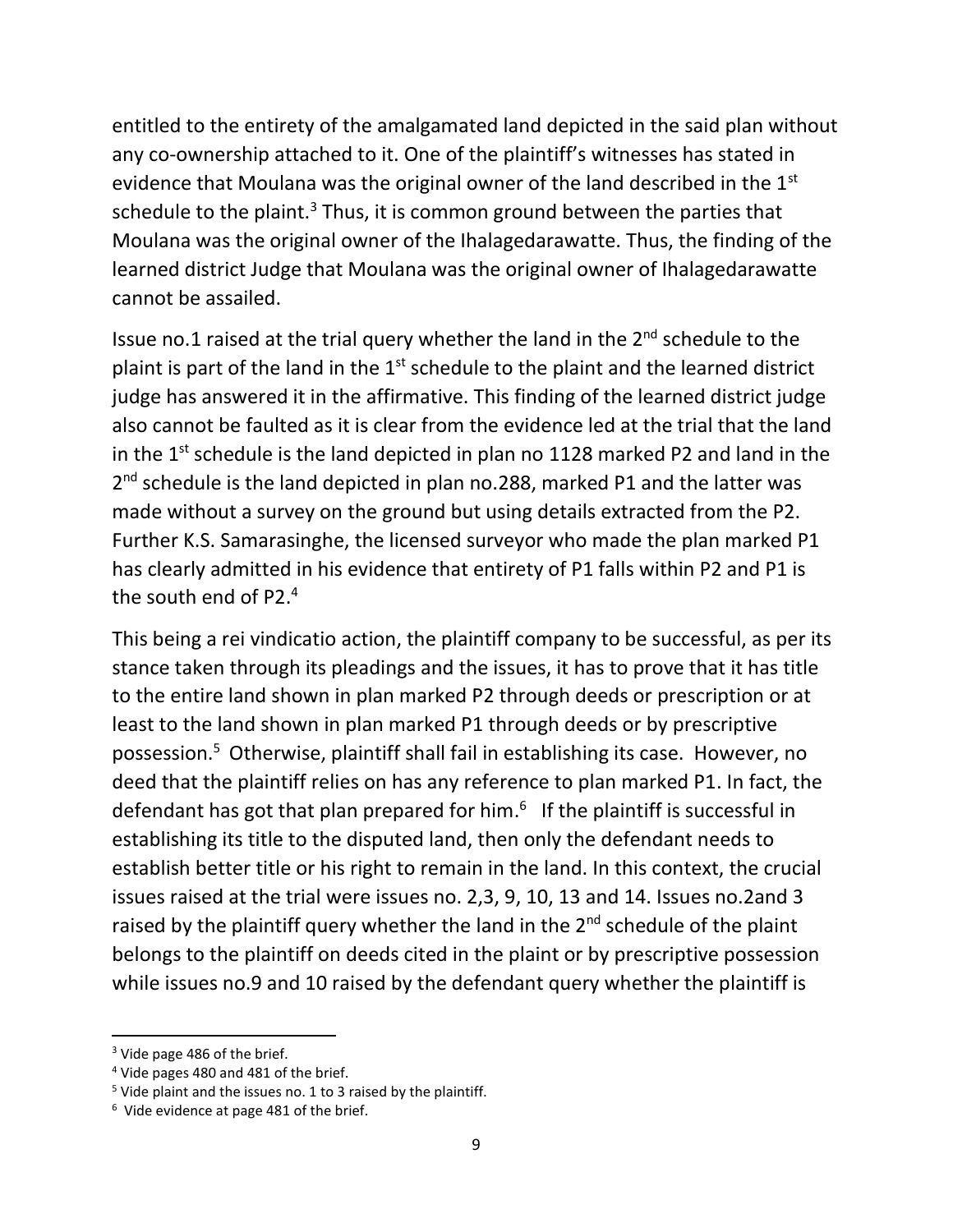entitled to the entirety of Ihalagedarwatte as claimed in the plaint or whether the plaintiff is entitled only to an undivided 2/3 share of the Ihalagedarawatte as stated in the answer. Issues no.13 and 14 query whether parties are co-owners and if so, whether the defendant could be evicted. It must be noted that there is no clear averment in the plaint where the plaintiff claims entitlement to the entirety of Ihalagedarawatte but it has claimed title to the entirety of amalgamated land shown in plan marked P2 which consists of 2 allotments of land Nitulagahagedarawatte and Ihalagedarawatte.

As per the judgment, the learned District Judge has answered issues no. 1and 2 in the affirmative indicating that the plaintiff is entitled to the land depicted in P2 and the 1<sup>st</sup> schedule to the plaint by deeds as well as by prescription, and has answered the issues no. 9 and 10 to say that the plaintiff has got an undivided  $2/3<sup>rd</sup>$  of Ihalagedarawatte as a divided  $2/3<sup>rd</sup>$  portion as per the plan. Issue no.13 and 14 has been answered rejecting the stance that parties are co-owners and giving the plaintiff entitlement to damages. As per the answers given, it appears that the learned district judge has come to the conclusion that what the plaintiff is entitled from Ihalagedarawatte was a divided  $2/3^{rd}$  as per the plan. It appears the plan refers here in these answers by the learned district judge is plan no. 1128 marked as P2. It is necessary to peruse why the learned district judge came to the said findings contained in the said answers to issue no.2,3,9,10,13 and 14 as evidenced by the contents of the district court judgment and see whether they are supported by acceptable evidence given by the witnesses or documents tendered at the trial. In this regard, it appears the learned district judge has come to certain inferences. Those inferences and this court's observations with regard to those inferences are mentioned below;

- **Inference 1**; The original owner Moulana had retained the service of S. Kandasamy licensed surveyor to prepare the plan no 1128 dated 24.08.1928, marked P2 and by making the said plan he had amalgamated two adjoining lands namely, Nithulagahagedarawatte of 21.6 perches and Ihalagedarawatte of 27.2 perches.<sup>7</sup>
- **Inference 2**; As per the deed no.1592 dated 02.07.1933, marked P4, executed after the making of aforesaid plan Moulana had sold the amalgamated land to

 $7$  Vide page 6 of the said judgment.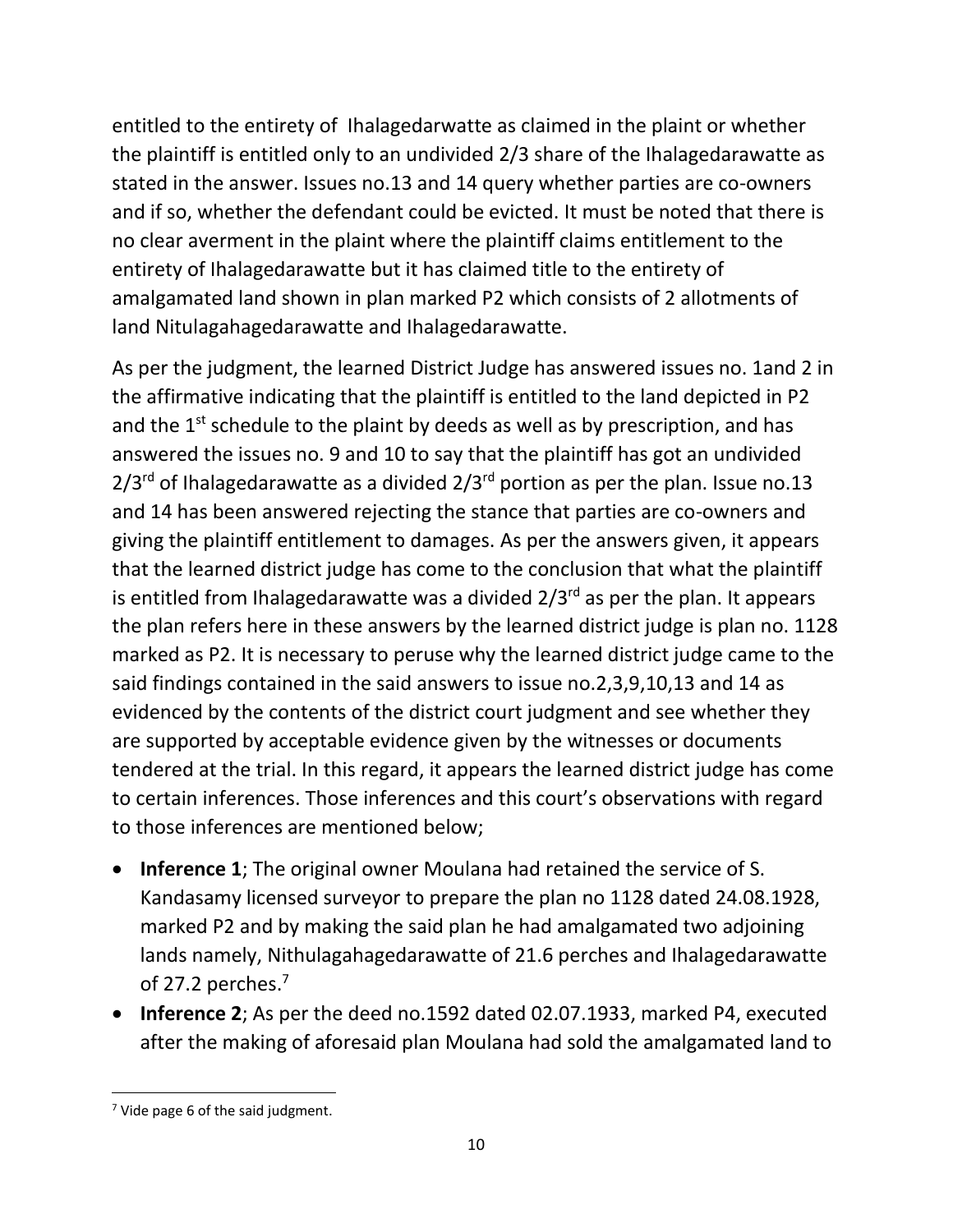Junus Lebbe and as per the said deed what has been amalgamated with Nithulagahagedarawatte as shown in the said plan was  $2/3^{rd}$  of the said Ihalagedarawatte and both lands have become one land of 1 rood 8.08 perches. 8

- **Inference 3;** Moulana being the sole owner at that time, had all the rights to separate 2/3 of Ihalagedarawatte and to make a plan accordingly and make one land as amalgamated in plan marked P2. $9$
- **Inference 4;** Due to the execution of deeds marked P4 and P5, title to the land shown in P2 passed from Moulana to Junus Lebbe and then to Mohamadu Mohideen and the description of the land is same in the schedules of P4 and P5, and by deed marked P6 title devolved on the plaintiff company.<sup>10</sup>
- **Inference 5;** If, as per what the defendant states, Moulana had 1/3<sup>rd</sup> after transferring 2/3<sup>rd</sup> it should be situated outside the land in P2.<sup>11</sup>

**Observations of this Court;** The notes on the plan marked P2 does not state that it was made on the request of Moulana. In fact, there is no reference to Moulana on the face of it. Neither Moulana nor S. S. Kandaswamy, licensed surveyor has given evidence to say that it was Moulana who got the plan made through the said surveyor, S. Kandaswamy.; K. Kumaraswamy, licensed surveyor, son of aforesaid S. Kandaswamy, licensed surveyor was only 59 years old when he gave evidence, and he was the only witness born prior to the making of plan marked P2. He would have been about 5 years old when his farther made P2 and however, nowhere in his evidence has he stated that his farther made P2 on the request made by Moulana and his farther in making the said plan amalgamated an identified  $2/3^{rd}$  of Ihalagedarawatte with the other land Nithulagahagedarawatte on a request made by said Moulana. K. S. Samarasinghe, licensed surveyor who has given evidence for the plaintiff has not revealed any knowledge with regard to the making of P2. What he has stated in evidence is that he used P2 in making his plan no.288 marked P1. Police officer Karunaratne is a witness who went for the inspection after a complaint made to the police but has not stated anything

<sup>&</sup>lt;sup>8</sup> Vide page 6 of the said judgment.

<sup>&</sup>lt;sup>9</sup> Vide page 8 of the said judgment.

 $10$  Vide pages 6 and 7 of the said judgment.

 $11$  Vide page 9 of the said judgment.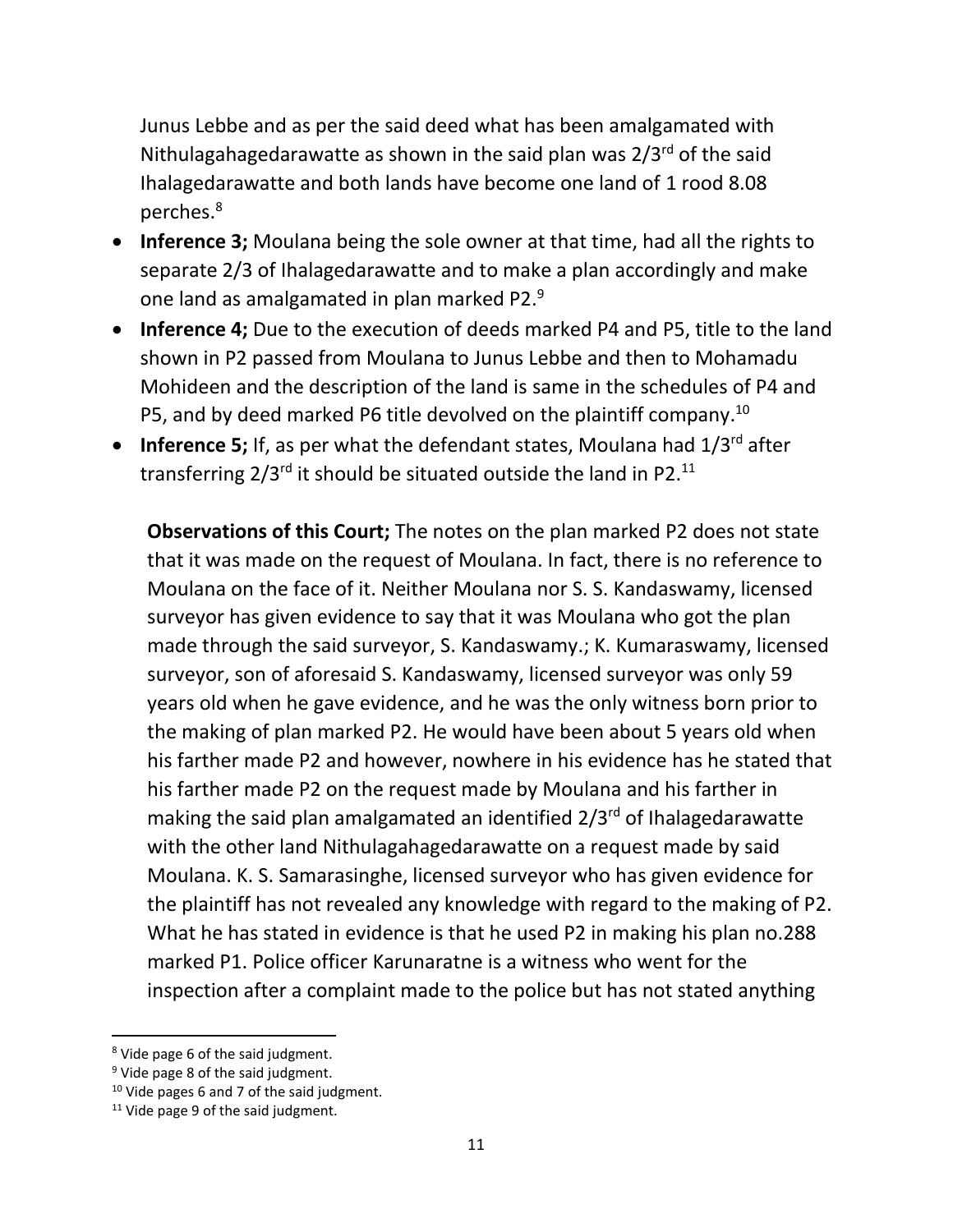with regard to the making of P2. Other lay witnesses who gave evidence for the plaintiff were born after 1950 as per their age at the time they gave evidence for the plaintiff in 1982 and as per P14.<sup>12</sup> Hence, none of the plaintiff's witness can state from their personal knowledge that in 1928, Moulana separated an identified  $2/3^{rd}$  of Ihalagedarawatte and amalgamated it with Nithulagahagedarawatte and got the service of S. Kandaswamy, licensed surveyor to make the plan marked P2 accordingly. Further, none of them have said that Moulana got the service of S. Kandasamy, licensed surveyor to amalgamate divided 2/3<sup>rd</sup> of Ihalagedarawatte with Nithulagahagedarawatte and accordingly to make the plan marked P2. None of the witnesses of the defendant has stated that Moulana got the service of S. Kumarasamy, licensed surveyor to amalgamate divided 2/3<sup>rd</sup> of Ihalagahagedarawatte with Nithulagahagedarawatte. Defendant's stance as said before is that only undivided  $2/3^{rd}$  of Ihalagahagedarawatte was sold to Junus Lebbe, one of the plaintiff's predecessors in title but not that the said plan marked P2 contains an identified  $2/3^{rd}$  of Ihalagedarawatte. The certified copy of plan marked P2 found at page 384 of the brief, which appears to have been initialed by the trial judge when it was marked, only indicates that it was made by S. Kandaswamy, licensed surveyor in 1928, and it shows an amalgamated two allotments of land, one called Nitulagahagedarawatte and the other called Ihalagedarawatte. Nowhere does it state that only  $2/3^{rd}$  of Ihalagedarawatte was amalgamated in making the said plan. It is also observed that the total extent given in the plan is 1 Rood and 8.8 Perches, in other words 48 perches. As per the diagram, the portion shown as Nitulgedarawatte is 21.6 perches and the portion shown as Ihalagedarawatte is 27.2 perches. The said certified copy of plan P2 shows a protruded portion towards South, and as per the evidence that area seems to be the disputed area in the action filed in the district court. (However, there is a photo copy of the original of the same plan found at page 433 of the brief which is not initialed by the trial judge indicating that it was not the one marked at the trial. Anyhow, for the purpose of this decision this court has to consider the copy that appears to have been initialed by the trial judge). It appears that, prior to filing of the plaint, the plaintiff's witness K.

 $12$  Vide their age mentioned prior to the recording of evidence and P14 where witness Sihabdeen Ahamed Mohideen had revealed his age.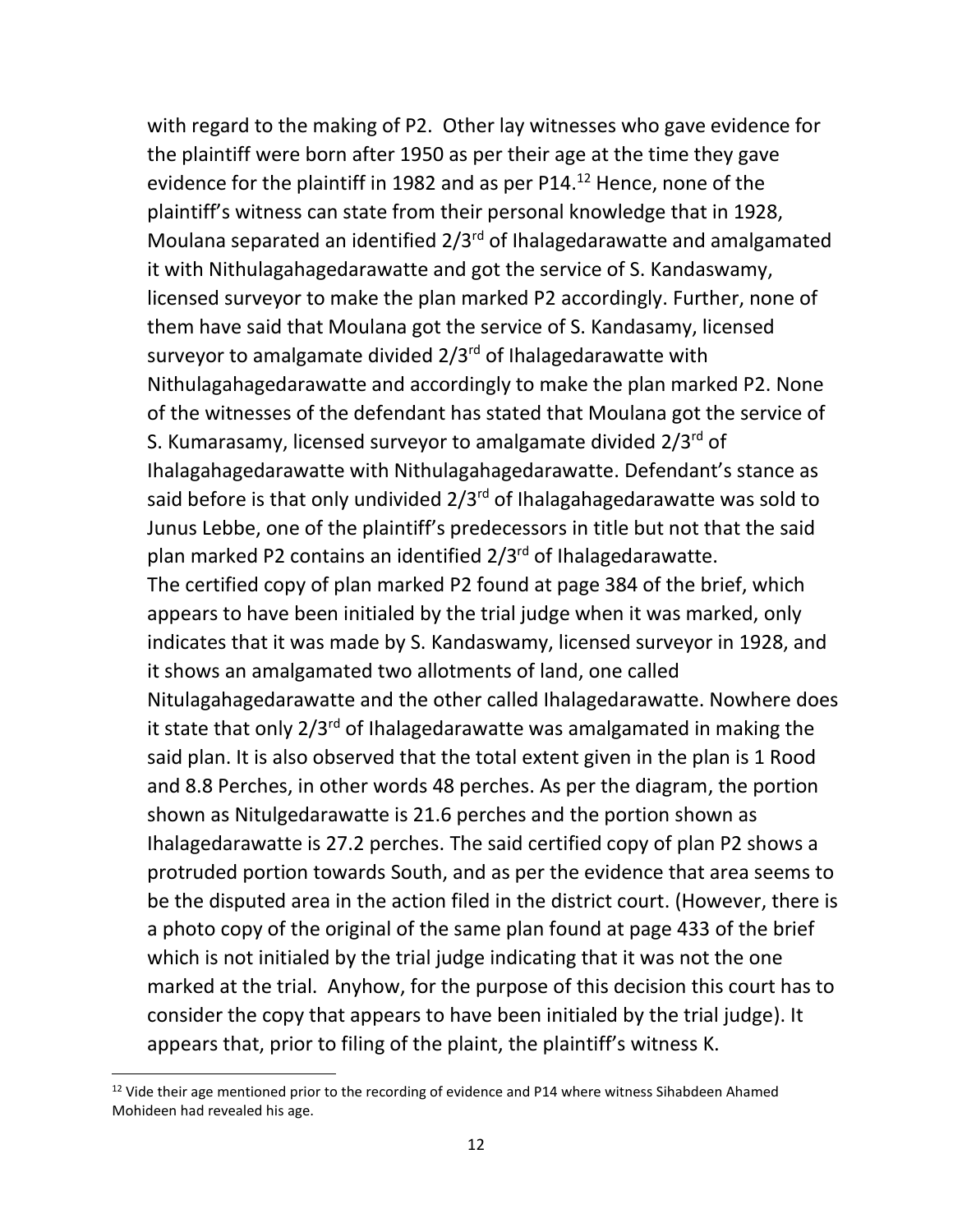Kumarasamy, licensed surveyor, had surveyed a part of the amalgamated land on 11.12.1978, and made the plan no.7597 marked P3 which depicts the relevant area including the protruded portion but P3 indicates that the extent as 35 perches. In this plan, the surveyor has inserted a "clitch" mark to indicate that the protruded portion to the south is part of the portion shown to the north. K. Kumarasamy, licensed surveyor has admitted that he did not do a superimposition of P3 with the plan marked P2. Thus, the increase of the extent may be due to the change of location of the boundaries. However, it is evidenced from this plan that even though the plaintiff had put up buildings on the northern part, it has not done any construction on the disputed area though they claimed that they have possessed it. Hence, the possession of the parties of the disputed area has to be decided on other evidence.

It appears that the learned District Judge has heavily relied on the contents of the schedules in the deeds relied on by the plaintiff and interpreted the said schedule to come to his conclusions.<sup>13</sup> In fact, he has quoted a part of the said schedule in the deed marked P4 by which Moulana transferred the land as described in the said schedule to Junus Lebbe. The learned high court judges have quoted all the relevant parts of the said schedule in their judgment and even the plaintiff's counsel too have quoted the said schedule in their written submissions tendered to this court on 29.06.2015. The relevant schedule is quoted below and the portion quoted by the learned district judge is highlighted in bold letters for easy perusal.

# "THE SCHEDULE REFERRED TO

1. *All that land called and known as Nithugahagedarawatte bearing assessment no. 57(a) and (b) containing in extent one seer kurakkan sowing situated at Gongawela within Urban District Council limits Matale Town Matale district Central province aforesaid and bounded on the east by the garden called Nitulgahagedarawatte belonging to Wappu Lebbe south by limit of Nithulgahagedarawatte belonging to Kandu Umma and Neina Tamby west by the stone fence of the land belonging to Mohammado Tamby Vidane aratchy and others and the wall of Thakya and on the north* 

<sup>&</sup>lt;sup>13</sup> Vide page 124 and 125 of the brief and page 6 and 7 of the district court judgment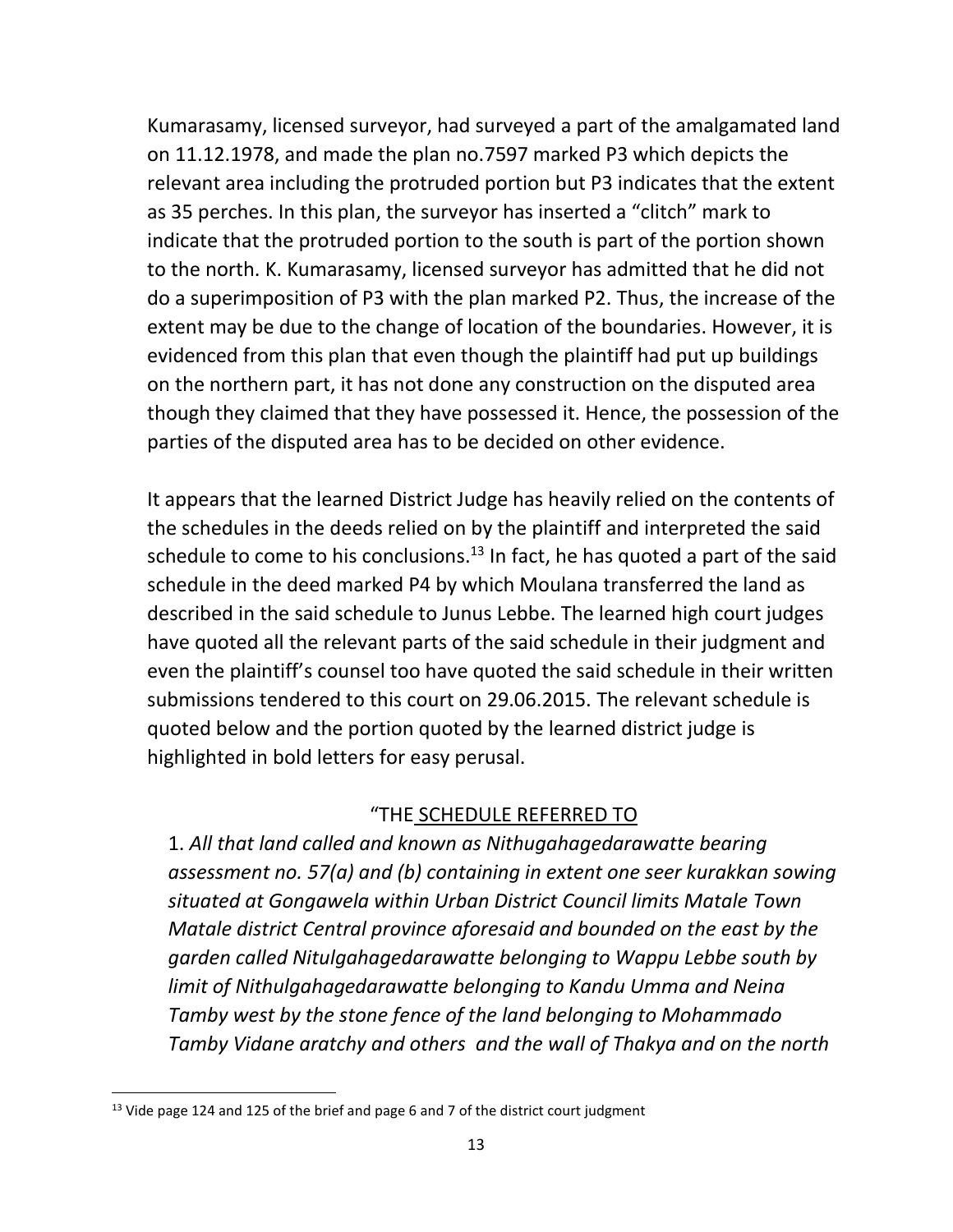*by deweta now high road together with the houses plantations and everything thereon and* 

*2. An undivided two thirds share (2/3) of the land called and known as Ihalagedarawatte in extent one Seer kurakkan sowing bearing assessment No.56 situated at Gongawela aforesaid and bounded to the east by the jak fence of Sinnetamby's garden now Gogawela road south by the fence of Mohammado Tamby Vidane aratchy's garden and Koopa Thambi Neina Tamby's garden and on the west and north by the limit of the garden of Sinnado pulle Pakir Tamby Lebbe now on the west by the limit of Nithulagahagedarawatte (Land No.1 above) and the limit of Ismail Lebbe's and his brother's property and on the North by Harrison Jones road*

*Which said premises adjoining each other now form one property of the extent of one rood eight perches and eighty upon hundred of a perch (0- 1.8 80/100) and bounded on the north by Thakkya and Harrison Jones road east by Gongawela road west by the land of Deen Usman and others and south by the land of H.M.M.Ibrahim do Ismail and do Cassim and land of P.T.L. Mohamed Thamby Vidane and another, according to the plan of survey No.1128 dated 24th August 1928 made by S.S. Kandasamy Licensed Surveyor annexed hereto." (*highlighted by bold letters by me*)*

The second part of the afore quoted schedule clearly indicates what was contemplated there is an undivided  $2/3^{rd}$  of Ihalagedarawatte. Nowhere in the afore quoted schedule or in the body of the deed, it is stated that Moulana separated the said undivided  $2/3^{rd}$  share to a divided portion of the land and made the plan referred to therein the later part of the schedule. However, it appears that the learned district judge quoting the afore quoted highlighted portion, has interpreted the deed to indicate that what had been transferred by the deed is a one land as depicted by the said plan 1128(P2) and as such Moulana had given away a divided 2/3rd portion of the land called Ihalagedarawatte which  $2/3^{rd}$  formed the one land contained in the said plan along with Nithulagahagedarawatte.<sup>14</sup> It is pertinent to see whether the

<sup>&</sup>lt;sup>14</sup>Vide pages 6 and 7 of the district court judgment.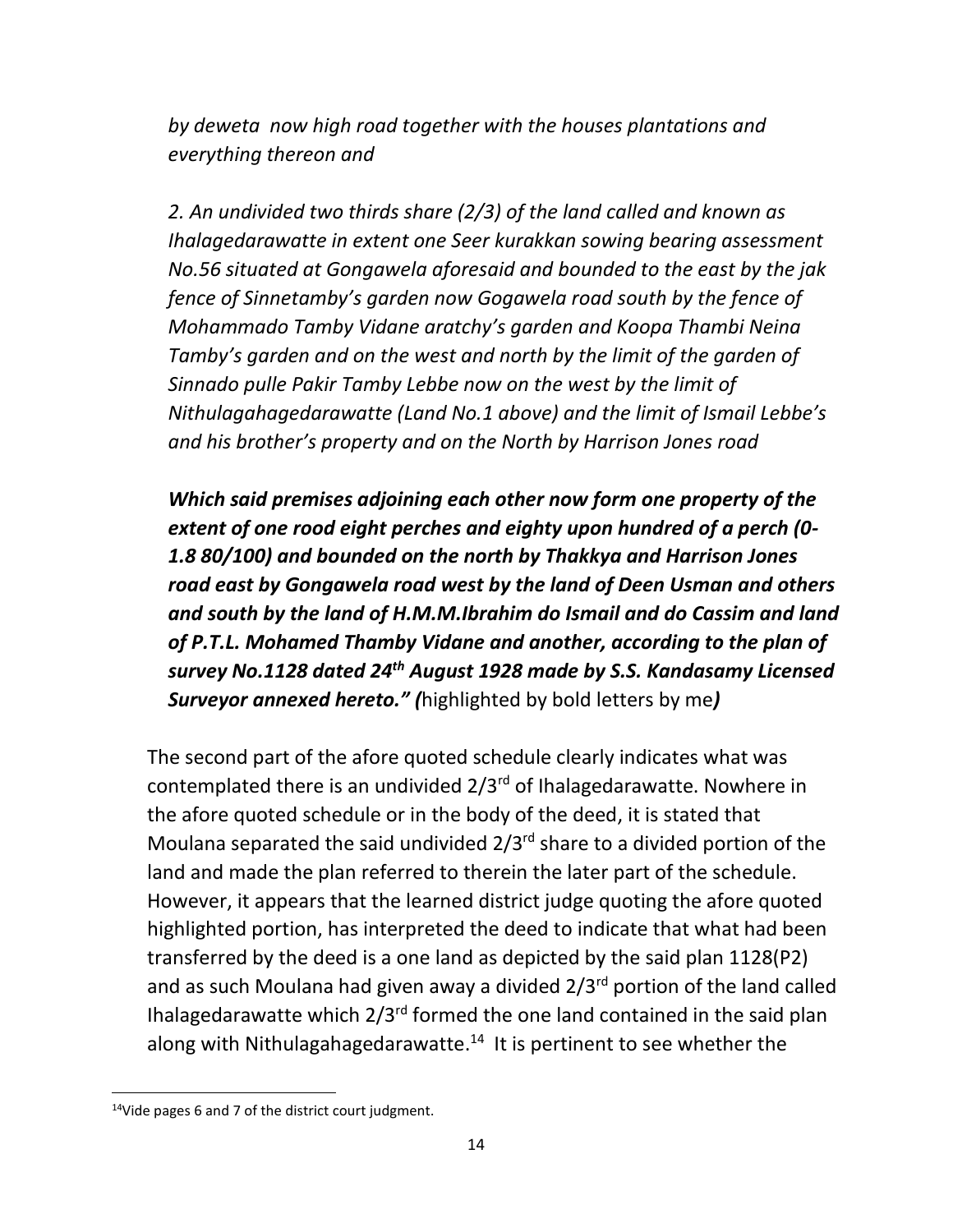phraseology "*Which said premises adjoining each other now form one property of the extent ………..according to the plan of survey No.1288…….*" can be interpreted to give the meaning given by the district judge without any supporting evidence in that regard. There is no doubt that the words "**which said premises adjoining each other"** refers to the premises described in the part 1 and part 2 of the schedule. In interpreting the schedule, now it is important to recognize the premises described in those two parts of the schedule. There cannot be any ambiguity that the premises described in the 1<sup>st</sup> part of the schedule is Nithulagahagedarawatte within the four boundaries described therein as it is an identifiable land described therein the  $1<sup>st</sup>$  part of the schedule. However, the second part of the schedule refers to an undivided 2/3rd of Ihalagedarawatte and boundaries to Ihalagedarawatte has been mentioned there in the second part of the schedule. When it refers to an undivided  $2/3^{rd}$ , it does not indicate an identifiable portion of a land. Thus, an unidentifiable portion cannot mean a premises that can be amalgamated with another property to form one property. Only premises that can be identifiable in the second part of the schedule is the land called Ihalagedarawatte mentioned therein with the four boundaries to identify it. Thus, this court opines that what is meant by the words "**Which said premises adjoining each other now form one property of the extent ………..according to the plan of survey No.1288……."** is that Nithulagahagedarawatte and Ihalagedarawatte now form one property as depicted in plan 1288. To give another meaning to say that Moulana separated undivided  $2/3^{rd}$  as a divided  $2/3<sup>rd</sup>$  and get it to form one land by amalgamating it with the other land called Nithulagahagedarawatte as depicted in plan 1288 amounts to an addition of words which are not there in the schedule. Thus, the interpretation given by the learned district judge to the schedule of the said deed cannot be accepted and the learned district judge erred in understanding and interpreting the schedule of the said deed.

As observed above there was no other oral or documentary evidence acceptable to court that Moulana separated divided 2/3<sup>rd</sup> from Ihalagedarawatte and amalgamated it with Nithulagahagedarawatte and got S.S. Kandasamy, licensed surveyor to depict in his plan as one land. What the evidence led at the trial indicate is that the original owner Moulana transferred to Junus Lebbe entirety of Nithulagahagedarawatte and undivided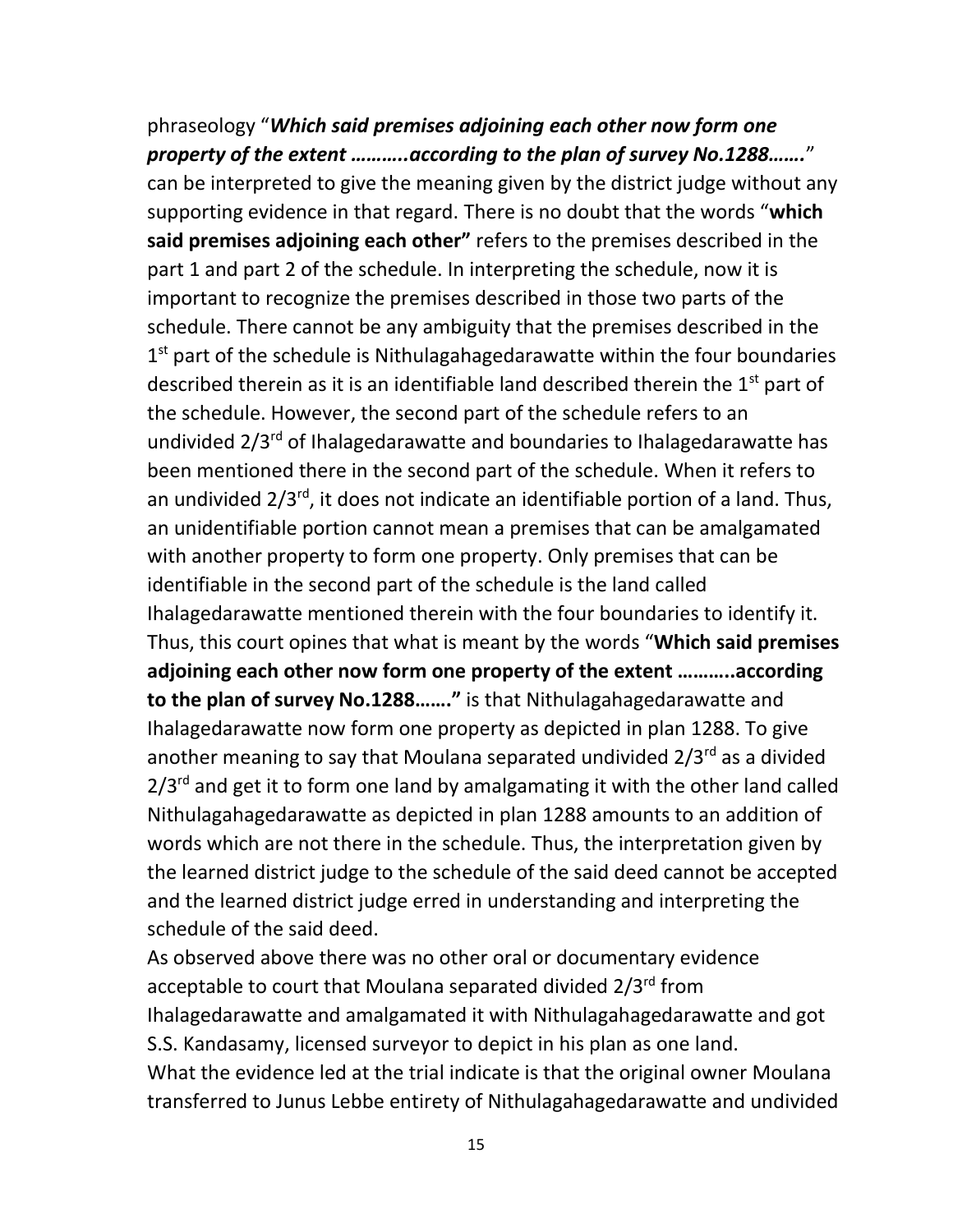# 2/3<sup>rd</sup> of Ihalgedarawatte from the amalgamated land of

Nithulagahagedarawartte of 21.6 perches and Ihalgedarawatte 27.2 perches but not the entirety of Ihalagedarawatte and, Moulana used the plan made in 1928 by S. Kandasamy, licensed surveyor to described the main land when he transferred as aforesaid to Junus Lebbe in 1933. It is true that plan marked P2 depicts an amalgamated land of the two lands mentioned above but there is nothing to say that it was only 2/3<sup>rd</sup> of Ihalagedarawatte contained in plan forming the amalgamated land. If  $1/3^{rd}$  of Ihalagedarawatte was left out in making that, one boundary adjoining Ihalagedarwatte in the said plan should have been described as the remaining part of Ihalagedarawatte belonging to Moulana but such description is not found among the description of boundaries in P2. Description of boundaries in the plan marked P2 around the land identified as Ihalagedarawatte tallies with the boundaries given to Ihalagedarawatte in the second part of the schedule quoted above indicating that there cannot be any left out  $1/3^{rd}$  portion of Ihalagedarawatte adjoining the land depicted in P2.

Thus, certain matters contained in the inferences of the learned district judge mentioned above are not supported by evidence led at the trial. Especially the parts of the said inferences that indicate that Moulana got the service of the said surveyor to separate an identified  $2/3^{rd}$  of Ihalagedarawatte to form a one property with Nithulagahagedarawatte and the balance 1/3rd of Ihalagedarawatte shall lie outside the land shown in plan marked P2 are mere conjectures and surmises which are not supported by the evidence led. If the said plan was made to transfer Nithulagedarawatte and identified  $2/3^{rd}$  of Ihalahedarawatte to Junus Lebbe, it is very unlikely to have a five-year gap between the plan and the transfer deed. Thus, it is the view of this Court that Moulana transferred the entirety of Nithulagahagedarawatte in plan marked P2 and an undivided 2/3<sup>rd</sup> only of Ihalagedarawatte shown in P2 to Junus Lebbe by P4. Anyway, it appears from the contents of P4 that Moulana had mortgaged the same property to Junus Lebbe in 1928 and certain payments were pending and the vendor and vendee agreed to execute a conditional transfer of the property as per P4, but there is no sufficient material to decide that in 1928 for the purpose of the mortgage Moulana separated 2/3rd of Ihalagedarawatte and made the plan P2.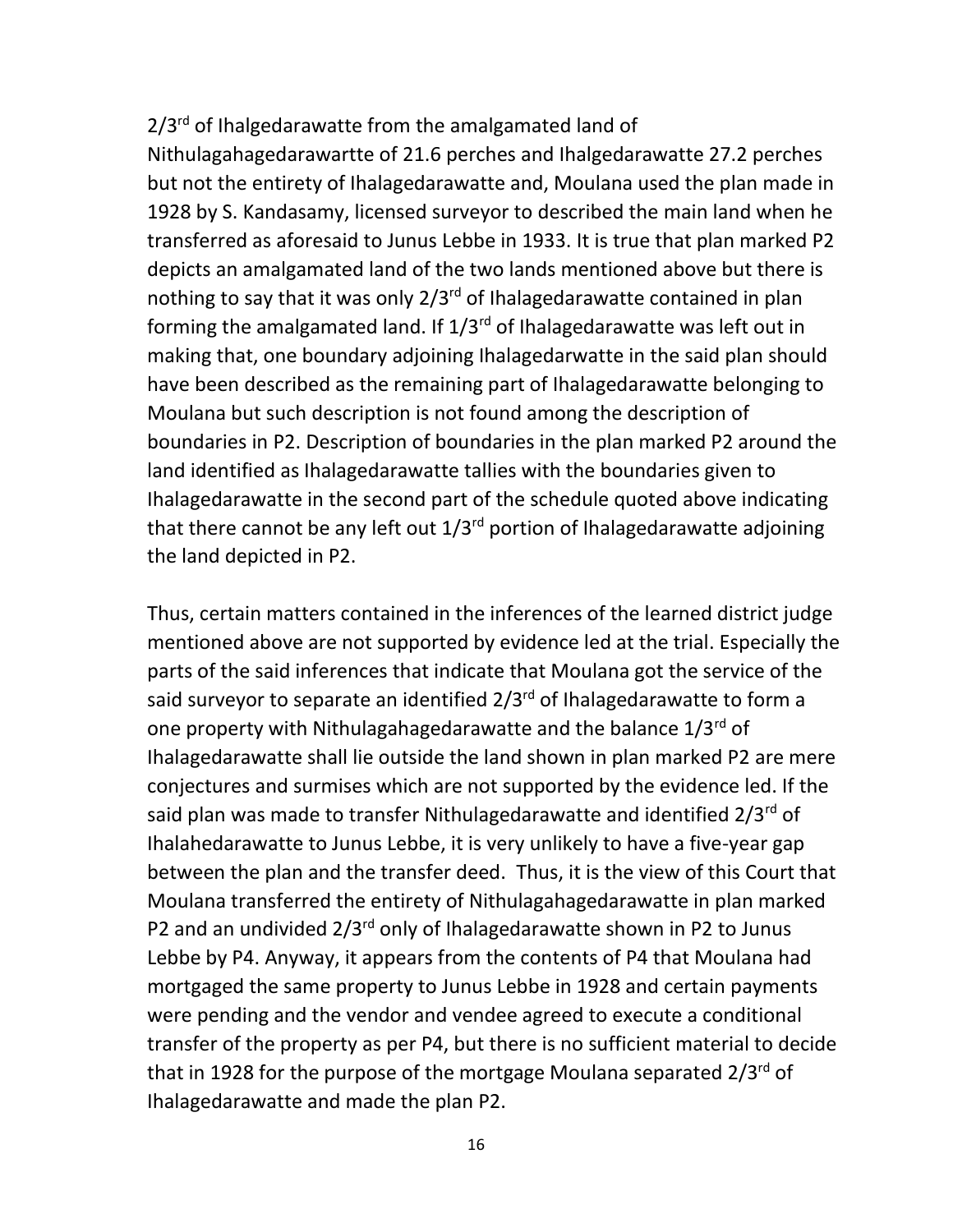It is true that, as the learned district judge observed, Moulana being the sole owner had the right and capacity to transfer a divided portion of Ihalagedarawatte but as per the documents, what he had transferred to Junus Lebbe was an undivided  $2/3^{rd}$  share. By that Moulana remained a co-owner to the land named Ihalagedarawatte even after he executed P4. Hence, through the other deeds marked by the plaintiff company, namely P5 to P6 the plaintiff company only gets title to Ihalagedarawatte as a co-owner along with Moulana and with his demise along with his heirs. As per the documentary evidence placed before the district court, plaintiff has been able to prove only a co-ownership to the land called Ihalagedarwatte.

The defendant claim title to  $1/3^{rd}$  owing to a deed of transfer no. 4902 from the children of Moulana which was marked as P10. It must be noted that there was no dispute that vendors of that deed were children of Moulana. Even the plaintiff's stance in paragraph 6 of their plaint was that the defendant claims title through the said deed marked P10 executed by the children of Moulana where those children had no right to execute such a deed. No issue had been raised challenging P10 as a deed not executed by the children of Moulana. Hence, the learned district judge's comment that it was not proved that vendors of P10 are the children of Moulana is irrelevant as it was not a matter that parties were at variance, even to raise an issue. Further, one of the plaintiff's witnesses had admitted in evidence that P10 was executed by Moulana's children.<sup>15</sup> Thus, as per the documents tendered in evidence parties were co-owners to Ihalagedarawatte. One co-owner cannot file a rei vindication action to evict another co-owner since all the co-owners have title to the land and since rei vindicatio is an action based on title. Even the learned high court judges have correctly stated that a co-owner cannot successfully maintain an action against another co-owner.<sup>16</sup> Thus, unless the plaintiff company could prove prescriptive title to the disputed area or to the whole land named Ihalagedrawatte found in P2, its action should fail.

<sup>&</sup>lt;sup>15</sup> Vide page 488 of the brief.

<sup>&</sup>lt;sup>16</sup> Vide page 7 of the High Court Judgment.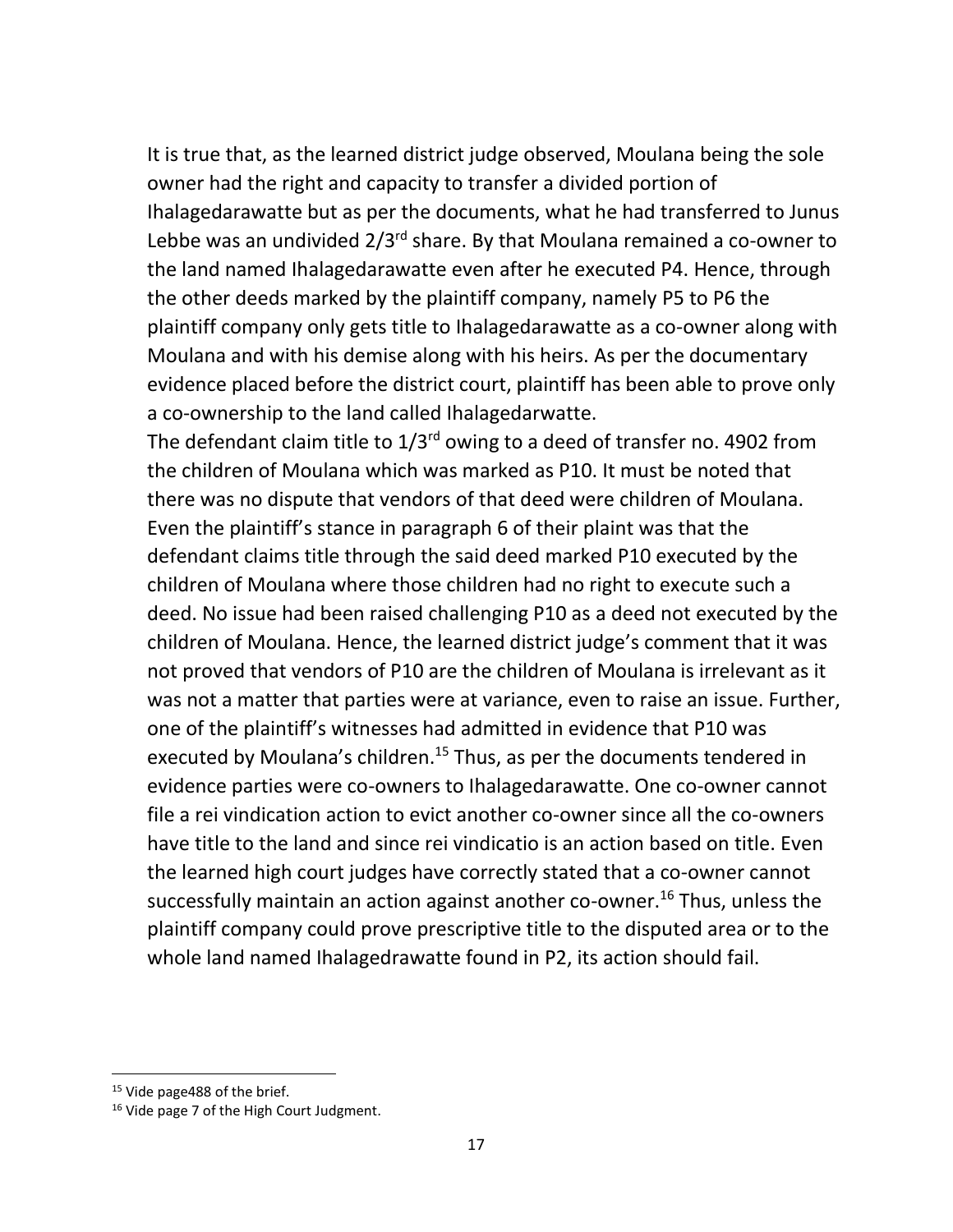One co-owner's possession is the possession of other co-owners, $^{17}$  and if one's possession may be referable to a lawful title, it can be presumed that it/he/she possess by virtue of that lawful title and further, if one entered in to possession in one capacity, it is presumed that it/he/she continue to possess in the same capacity. A co-owner cannot put an end to the co-ownership by a secret intention in his mind.<sup>18</sup> Hence, the plaintiff company being a co-owner as per its paper title, has to prove ouster or something equivalent to ouster and adverse possession for ten years to claim prescriptive title. It has to prove an overt act or circumstances that a happening of an overt act could be presumed along with adverse possession over 10 years from such an event. Since this is a rei vindicatio action this court has to first see whether the plaintiff was successful in proving his case first. As indicated above he failed in proving exclusive title to Ihalagedarawatte on deeds. Therefore, now it is important to consider whether the plaintiff had proved its title by prescription against the defendant. The two surveyors and the police officer who came for inspection after the police complaint were not competent to give any evidence regarding ouster or of an overt act as they had come to give evidence on the plans they made and the inspection done as per the said police complaint respectively. Other lay witnesses called by the plaintiff, namely Mohomad Nasar Mohideen, Yathi Samul Huk Mohideen and Siabdeen Ahamaed Mohideen do not speak of any ouster or of an overt act or any adverse possession against the plaintiff. Some of them had just stated that before the dispute started, they possessed the disputed portion.<sup>19</sup> However, they do not reveal how they possessed the disputed area. Such mere statements of possession are not sufficient to prove even possession of the disputed area. As said before as per the plan marked P3, it is visible that there are no buildings constructed by the plaintiff on the disputed area and one witness of the plaintiff has stated in evidence that the disputed area is barren.<sup>20</sup> Hence there is no construction or plantation by the plaintiff to prove its possession with regard to the disputed area. The learned district judge has referred to V2, entries in the land registry, and has stated that the plaintiff

 $17$  Corea V Appuhamy !5 N L R 65

<sup>&</sup>lt;sup>18</sup> Ibid and Tilekaratne V Bastian 21 N L R 12

 $19$  Vide pages 486,488,497 and 503 of the brief.

<sup>&</sup>lt;sup>20</sup> Vide page 489 of the brief.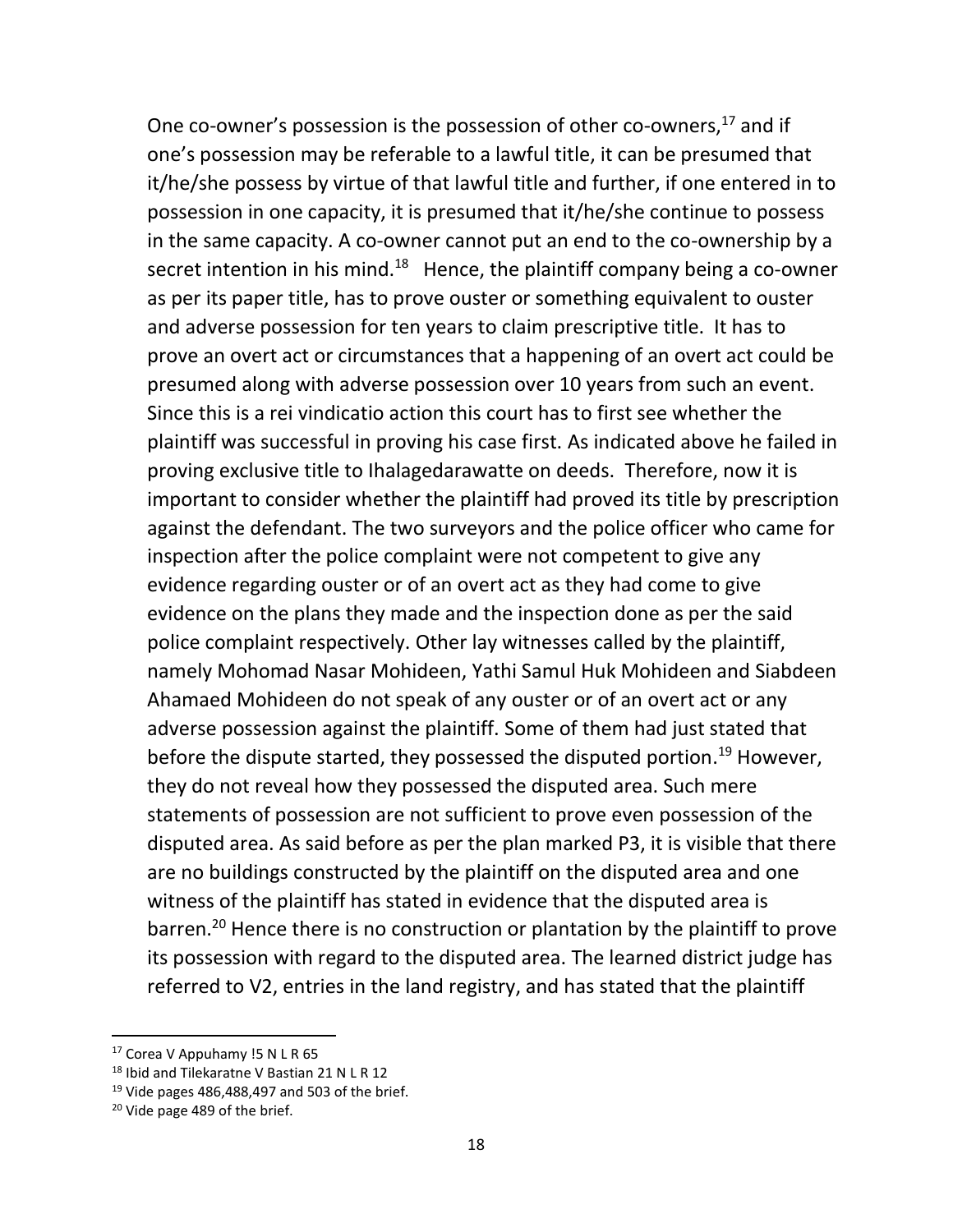had mortgaged the land in dispute in 1972, and it establishes that plaintiff exercised its rights and possession to the entire land. However, it appears V2 also refers to a mortgaging of undivided  $2/3^{rd}$  of Ihalagedarawatte, and such execution of a deed cannot consider as an ouster or an evidence of an overt act which might have taken place in an office of a Notary. Thus, there is no sufficient evidence even to prove possession of the disputed area by the Plaintiff. In such circumstances, a court cannot come to a conclusion that there was ouster or an overt act that changed the nature of possession of the plaintiff in relation to the disputed area.

On the other hand, the defendant claim he possessed the disputed area. The defendant, in his answer has claimed prescriptive possession from 1947 and the learned district judge has criticized this as the defendant got title through a deed in 1976, but the learned district judge has not considered that when one claim prescriptive possession that he can add the possession of his predecessors in title. However, the defendant being a co-owner as per the deeds, he also cannot claim prescriptive title against the plaintiff without proving ouster and adverse possession. As per P7 and P8 police complaints, the witnesses of the plaintiff company had complained to the police with regard to the premises 107 and the police officer who came to give evidence for the plaintiff had stated in his evidence that he went to the premises 107 for inspection and the disputed portion was in front of a house and there was no separate number for the disputed portion where the garage was made. Assessment clerk of the Matale Municipal Council who gave evidence for the defendant had stated that assessment number 107 was in the name of the defendant, and the witness Abdul Assis had stated that his residence is 107/1 and 107 is close to his premises and it was in the possession of the defendant and not with the plaintiff. However, even the defendant had not disclosed the manner he enjoyed the possession of the disputed portion prior to the dispute. It is true that there are certain weaknesses and contradictory stances in the defendant's case. As per the answer, the defendant had not taken a position that he is a co-owner but appears to have claimed a separated 1/3rd portion of Ihalagedarawatte and he appears to have admitted the plaintiff's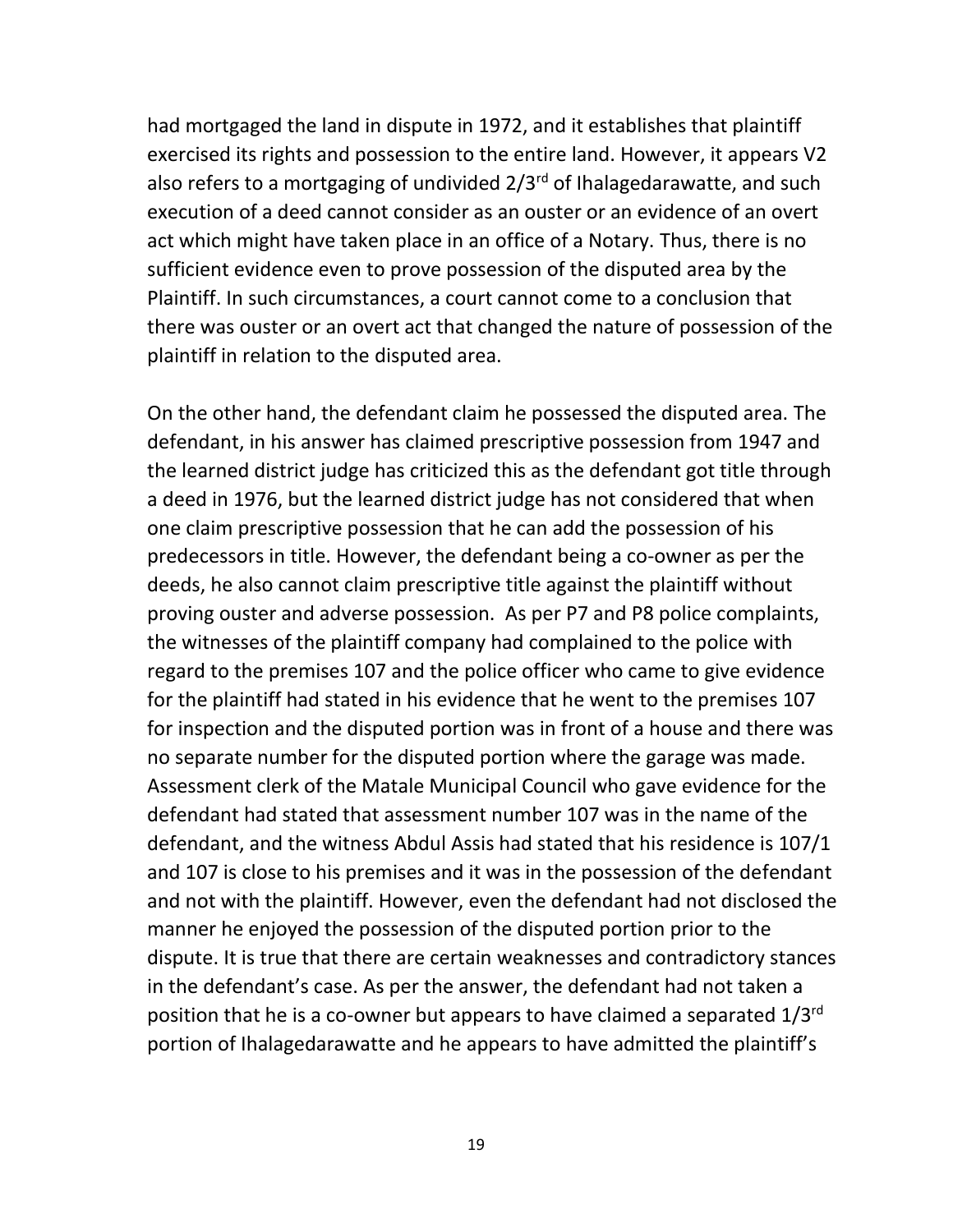entitlement to separated 2/3<sup>rd</sup> of Ihalagedarawatte.<sup>21</sup> Nevertheless, when issues were raised, the defendant has queried whether he is a co-owner and no objection has been taken against the relevant issues. Issues of a civil action need not be limited to the pleadings. Once issues are raised the pleadings recede to the background and the court has to hear and determine the case as crystalized in the issues.<sup>22</sup> Through the issues co-ownership of parties has been put in issue.

The counsel for the plaintiff tried to point out that as per the schedules of the answer the land claimed by the defendant is outside the plan marked P2. However, as the defendant has referred to the plan no.288 which is made from details extracted from the plan referred to in the schedule 1 and also due to the manner, the boundaries are described in the both schedules, this argument cannot be accepted. What the defendant had attempted to express in those schedules is to describe the  $2/3^{rd}$  portion and  $1/3^{rd}$  portion as separate entities. On the other hand, whatever may be the weaknesses in the defendant's case, as this is a rei vindicatio action, the burden to prove its title is with the plaintiff. The plaintiff had failed in proving exclusive title to the land called Ihalagedarawatte by deeds or by prescription but had proved that it was only a co-owner to an undivided  $2/3^{rd}$  of the land called Ihalagedarawatte and there was sufficient evidence to indicate that the defendant is the other co-owner. Hence, the learned district judge could not have entered the judgment in favour of the plaintiff. Thus, it appears that the final conclusion of the learned high court judges to allow the appeal and enter a judgment dismissing the plaint is correct. In that backdrop, now this court would consider the questions of laws allowed at the support stage.

The 1<sup>st</sup> question of law queries whether the statement made by the learned high court judges that "a party is not entitled to plead legal or paper title and prescriptive title together in the same action" is an accurate statement of law; This court also observes a misstatement of law here. A person who has paper title possesses the land as the owner and in a manner adverse to others without accepting anyone else as the owner, there cannot be any obstacle for

 $21$  Vide the averments and the schedules of the answer.

<sup>&</sup>lt;sup>22</sup> Vide Haniffa V Nallamma (1998) 1 Sri L R 73.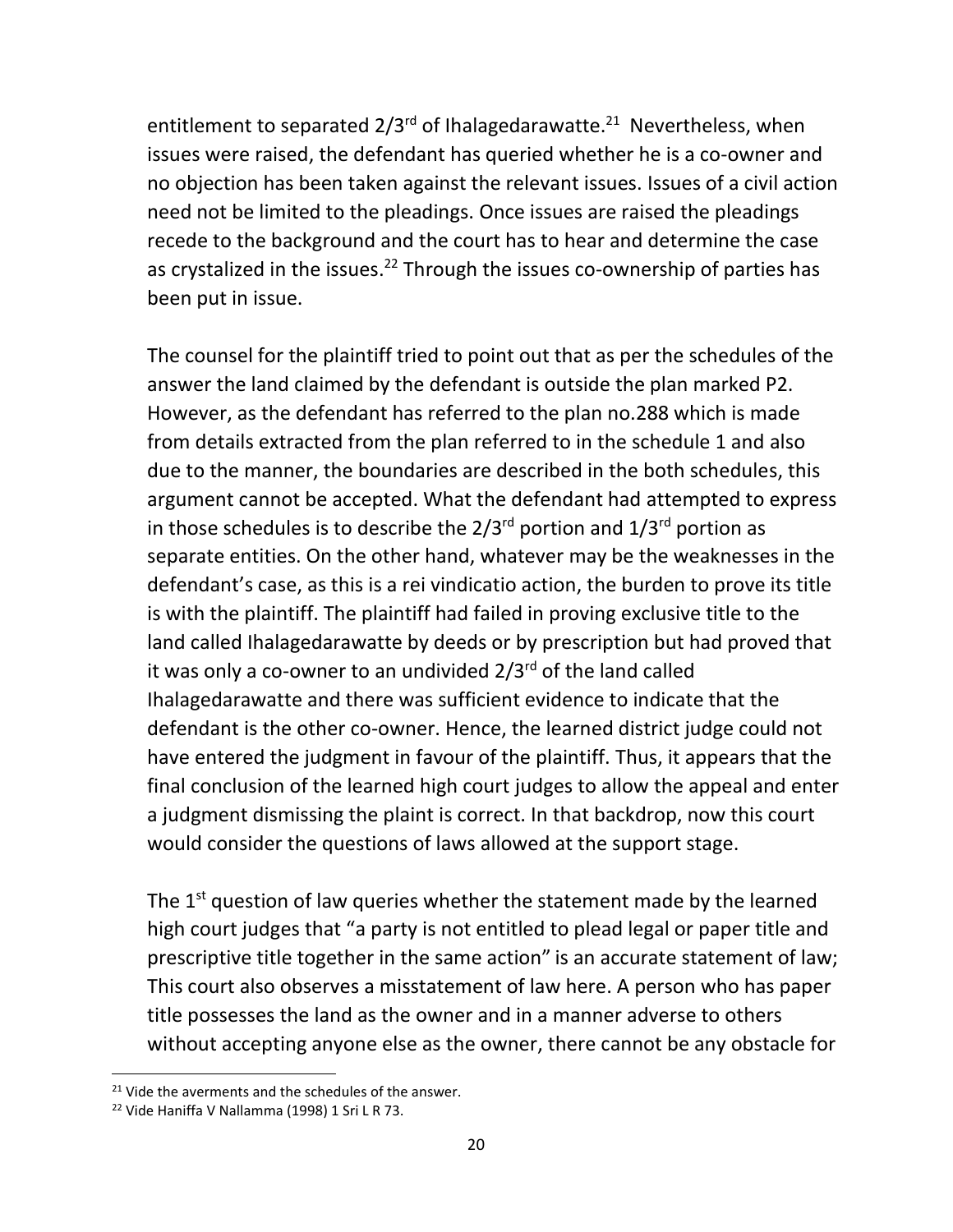him to plead prescriptive title coupled with the paper title. Even if his paper title fails for some reason such as technical or defect in the title, if he has possessed the property as the owner against others without accepting anyone else as the owner for 10 years or more, he may be successful in his claim on prescriptive title. Further, it is also queried whether the statement of the learned high court judges which connote that as per section 3 of the Prescription Ordinance that one cannot plead prescriptive title against one's own legal or paper title is an accurate statement of law. It is pertinent to note that, said section 3 does not contemplate a situation where a person claims prescriptive title against his own paper title. It contemplates where a defendant claim prescription on a title adverse to the plaintiff or a claimant and in the like manner a plaintiff or an intervenient party claims on a title adverse to the others. In fact, if one has paper title, his possession relates that title and it can be an adverse possession against others but not against his own paper title. On the other hand, if one has paper title, he needs not plead prescription against his own title. In the case at hand, plaintiff has not pleaded prescription against its own title but has pleaded it coupled with paper title against the defendant. Thus, making the said statement it appears that the learned high court judges have misunderstood the pleading of the plaintiff. However, as for the reasons indicated in the discussion above, this misstatement or misunderstanding cannot make the final conclusion of the learned high court judges faulted. Thus, the answer to the  $1<sup>st</sup>$  question of law is "yes there seems to be a statement which is inaccurate and a statement made without proper understanding of the pleadings but the final conclusion need not be varied or set aside due to them".

The second question of law queries whether the learned Civil Appellate High Court Judges erred in law by failing to recognize the fact that the original owner of the lands called Nithulgahagederawatte and Ihalagederewatte namely the said Moulana was entitled to demarcate and depict in Plan 1128 dated 28.8.1928 (P2) an amalgamated block of land comprising of the entirety of Nithulgahagederawatte and  $2/3^{rd}$  of Ihalagederewatte. In this regard as observed above by this court, there was no acceptable evidence to say that Moulana separated 2/3<sup>rd</sup> of Ihalagedarawatte and made the plan marked P2 other than he used the said plan which amalgamated those two lands to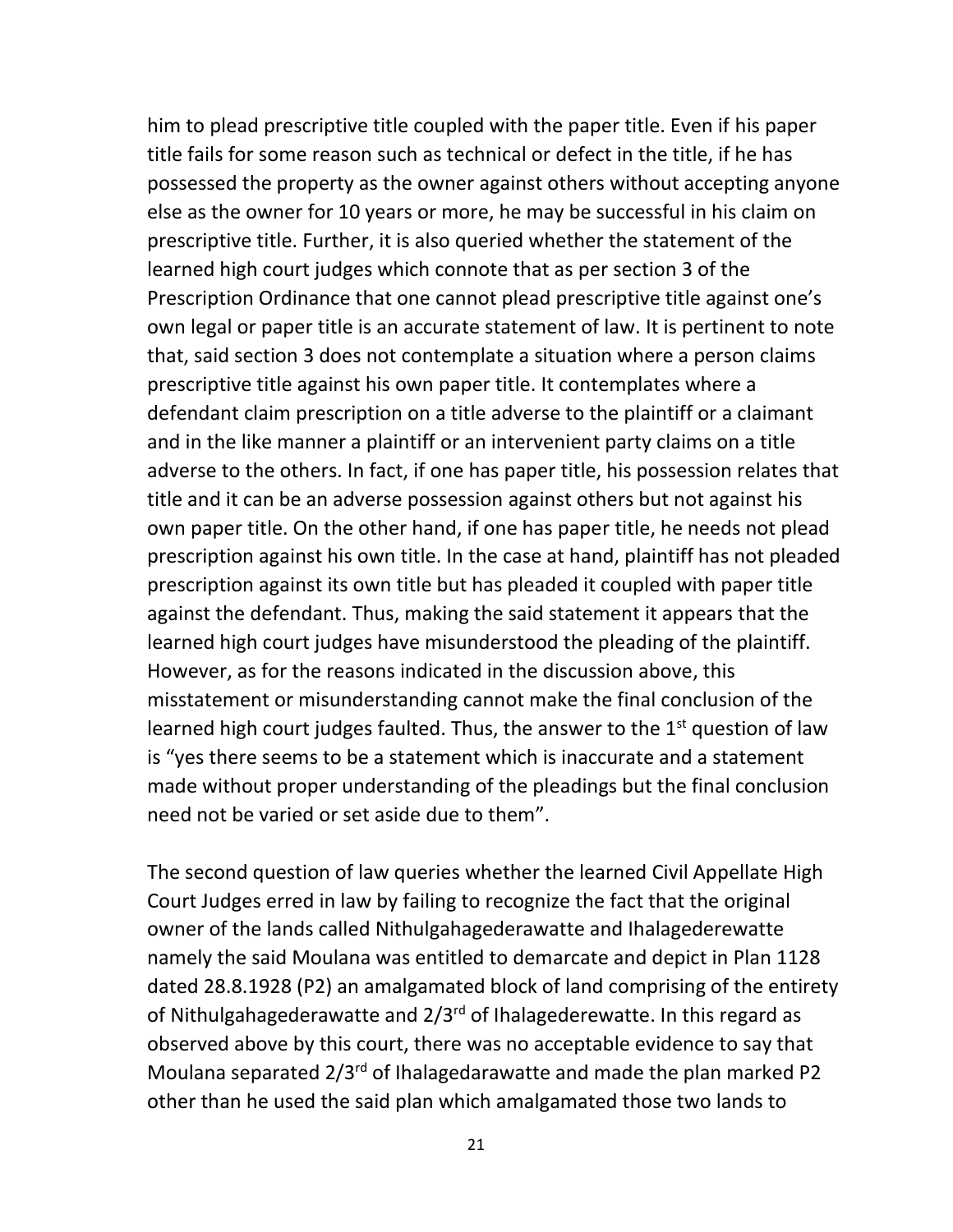describe the main land that contained what was transferred by P4. It is true that the original owner was entitled to separate identified  $2/3^{rd}$  of one land and to amalgamate it with the other but what was lacking was evidence to establish that. Hence this court cannot find that the learned high court judges erred in that regard. Thus, the answer to  $2^{nd}$  question of law is in the negative.

The 3rd question of law queries whether the finding of the learned high court judges that "a co-owner cannot without the consent of the other co-owners or without instituting partition proceedings bring the co-ownership to an end" was without any factual basis in the present case. As per the observation made above by this court, the plaintiff failed in proving that he got a divided portion of 2/3rd of Ihalagedarawatte and failed to prove prescriptive title to the disputed area. Thus, there is a factual basis for this statement as the plaintiff remained a co-owner. Thus, answer is in the negative.

The fourth question of law queries whether the civil appellate high court erred in Law and misunderstood the point in dispute in the said case by stating that "the main question for determination here is whether "Ihalagederewatte" still remains co-owned or by the amalgamation of the two lands as stated in the schedules to the title deeds the co-ownership to "Ihalagederewatte" came to an end. As per the observations and discussion made above by this court, it is clear that co-ownership was put in issue by the issues raised and the evidence also indicate that the co-ownership still exists. Thus, answer for this question of law is in the negative.

The 5<sup>th</sup> question of law asks the question whether the learned high court judges misdirected themselves in stating "it is not clear whether the property means the land described in the 1st Schedule to the plaint or the entire Ihalagederewatte and the entire Nithugahagedarawatte". The property described in the  $1<sup>st</sup>$  schedule to the plaint was the land in plan marked P2. As observed and elaborated above by this court, there is no evidence to indicate that land in P2 contains only a divided portion  $2/3^{rd}$  of Ihalagedarawatte along with the other land. Thus, P2 appears to contain entire Ihalagedarawatte and Nithulagahagedarawatte. Hence there cannot be any difference in the  $1<sup>st</sup>$ schedule to the plaint and the amalgamation of entire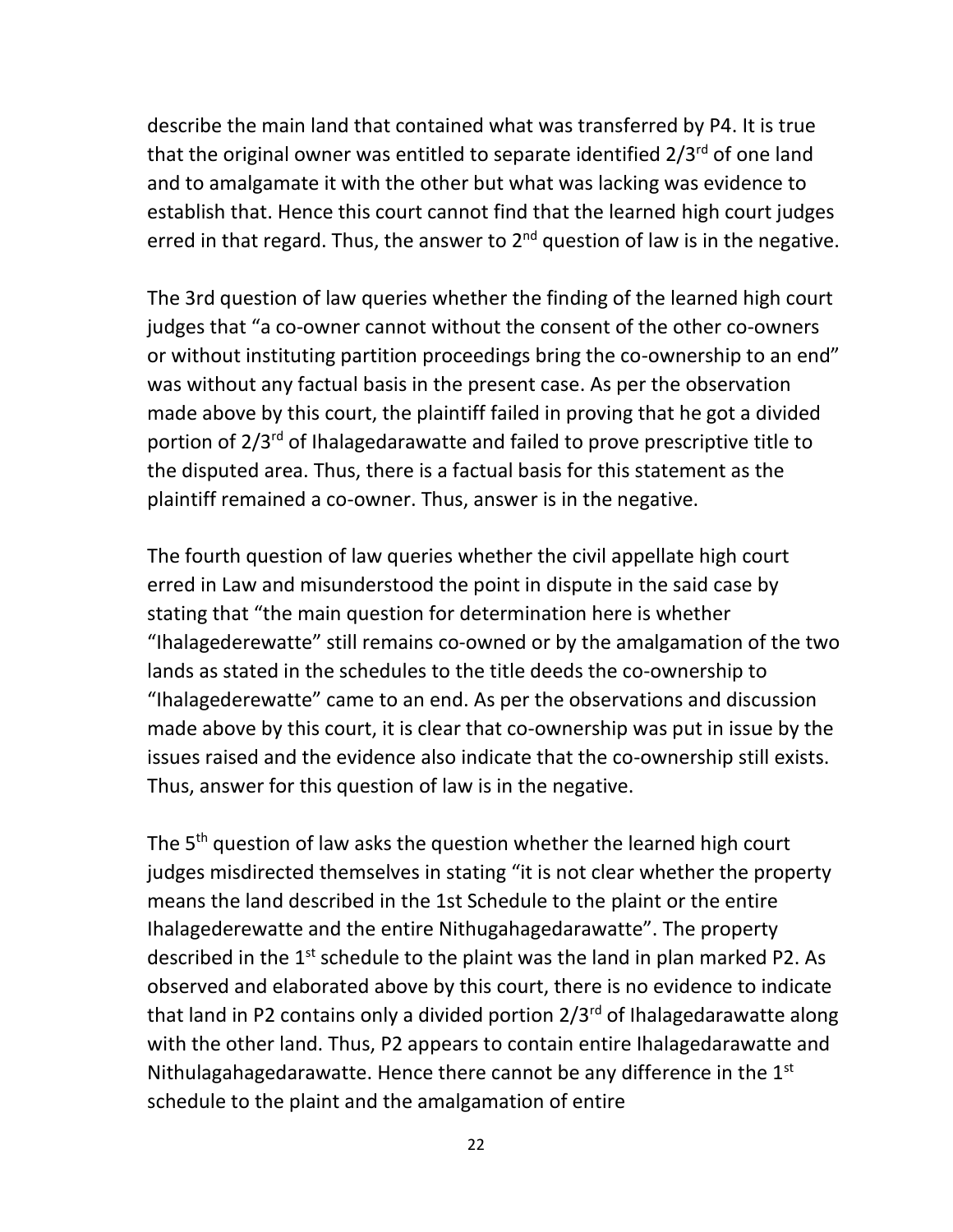Nithulagahagedarawatte and entire Ihalagedarawatte as per the evidence led. On the other hand, said statement in the high court Judgment refers to the word "Property" in the 5<sup>th</sup> paragraph in the plaint. When it is read with the previous paragraphs it is clear that the said word refers to the land in the 1<sup>st</sup> schedule to the plaint. Thus, the answer to the  $5<sup>th</sup>$  question of law is 'yes, there seems to be some confusion".

The 6<sup>th</sup> question of law questions whether the high court erred in Law in holding that the petitioner who was claiming title to a defined extent of land so defined and divided by the original owner of the land himself had to prove an ouster against anyone else claiming a portion of the same land when it was nobody's case that there was any question of co-ownership involved. As mentioned before, in the original court, issues have been raised with regard to the co-ownership and issues need not be limited to the pleadings. No objection has been raised against such issues. Thus, now no one can say that it was no body's case. However, evidence was not available to state that the original owner transferred a defined lot of land of Ihalagedarawatte. Thus, the learned high court judges did not err when they mentioned the need to prove ouster. As such the answer to  $6<sup>th</sup>$  question of law is in the negative.

The question of law no.7 queries whether the findings of the learned high court judges are in conflict with the following statement in the Judgment which states "however, it is not clear whether Moulana was entitled to the entirety of "Ihalagederewatte. It appears that the learned high court judges came to the conclusion that  $1/3^{rd}$  of Ihalagedarawatte belongs to the defendant and  $2/3^{rd}$  of the same belongs to the plaintiff and they are coowners. Both sides get their title from Moulana or his heirs. Thus, there seems to be a conflict, but as observed before, learned district judge's decision cannot be allowed to stand and the final conclusion to set aside that judgment and to dismiss the plaintiffs action by the learned high court judges is correct. Thus, the answer is 'yes there seems to be a conflict between the said statement and the findings, but it does not warrant the setting aside of the final conclusion reached by the high court'.

As indicated above there are some misstatements, misunderstandings, and conflicting statements in the learned high court Judges' judgment but the